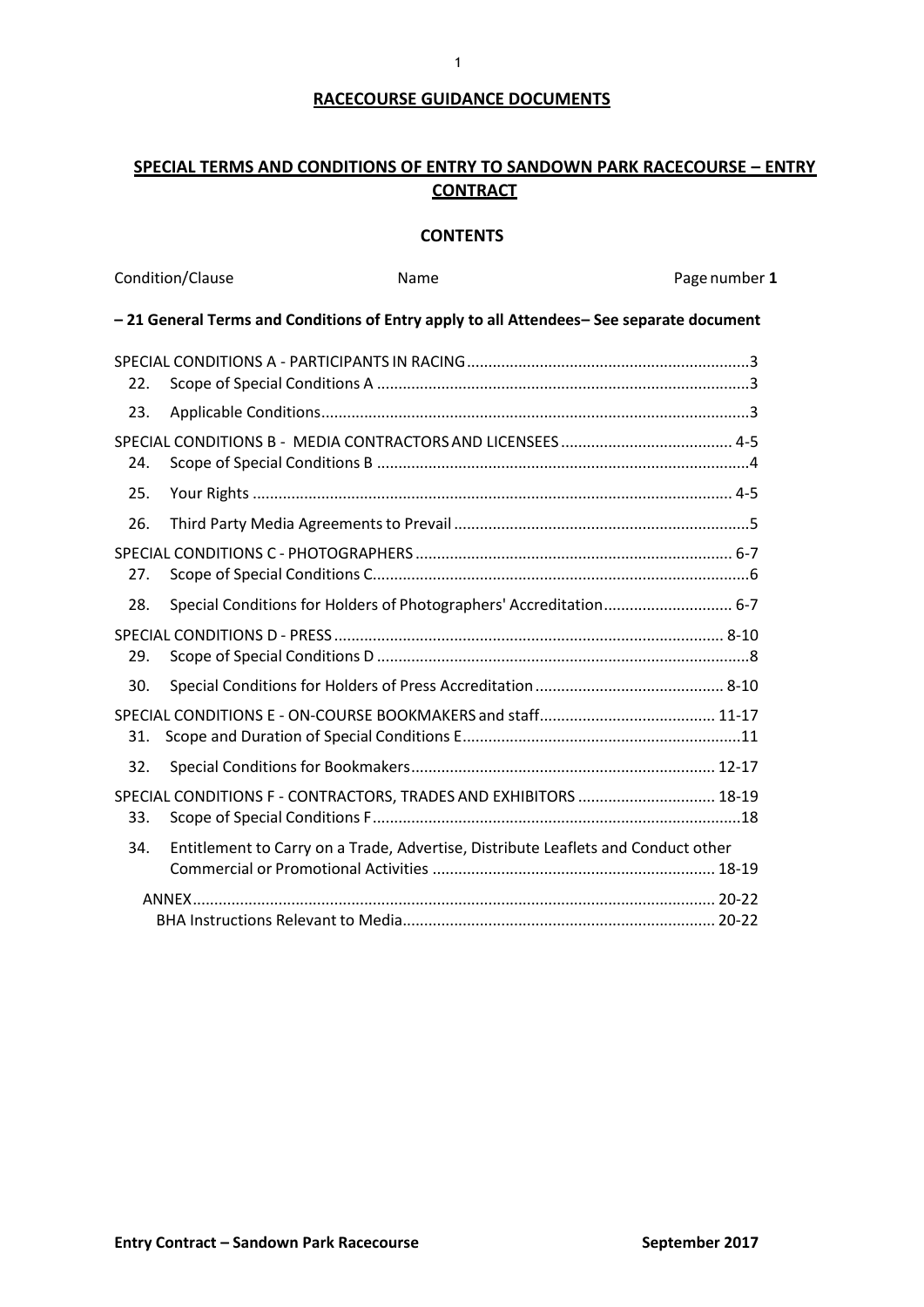#### **ADDITIONAL TERMS AND CONDITIONS OF ENTRY TO SANDOWN PARK RACECOURSE**

**The following Special Conditions apply in addition to the Conditions to certain categories of Attendee. Most Attendees will not fall within any of the categories covered by the following Special Conditions. Attendees will only be required to comply with, and will only be entitled to any of the rights and privileges set out in, the following Special Conditions where specifically and expressly admitted to the Racecourse on the basis of one or more of the categories of Special Condition. An Attendee may, however, be admitted on the basis of more than one of the relevant categories. The provisions of these Special Conditions shall apply in preference to the relevant provisions of the Conditions. If a provision in these Special Conditions conflicts with a provision in the Conditions, these Special Conditions shall modify the Conditions solely to the extent necessary to give effect to the relevant Special Condition(s).**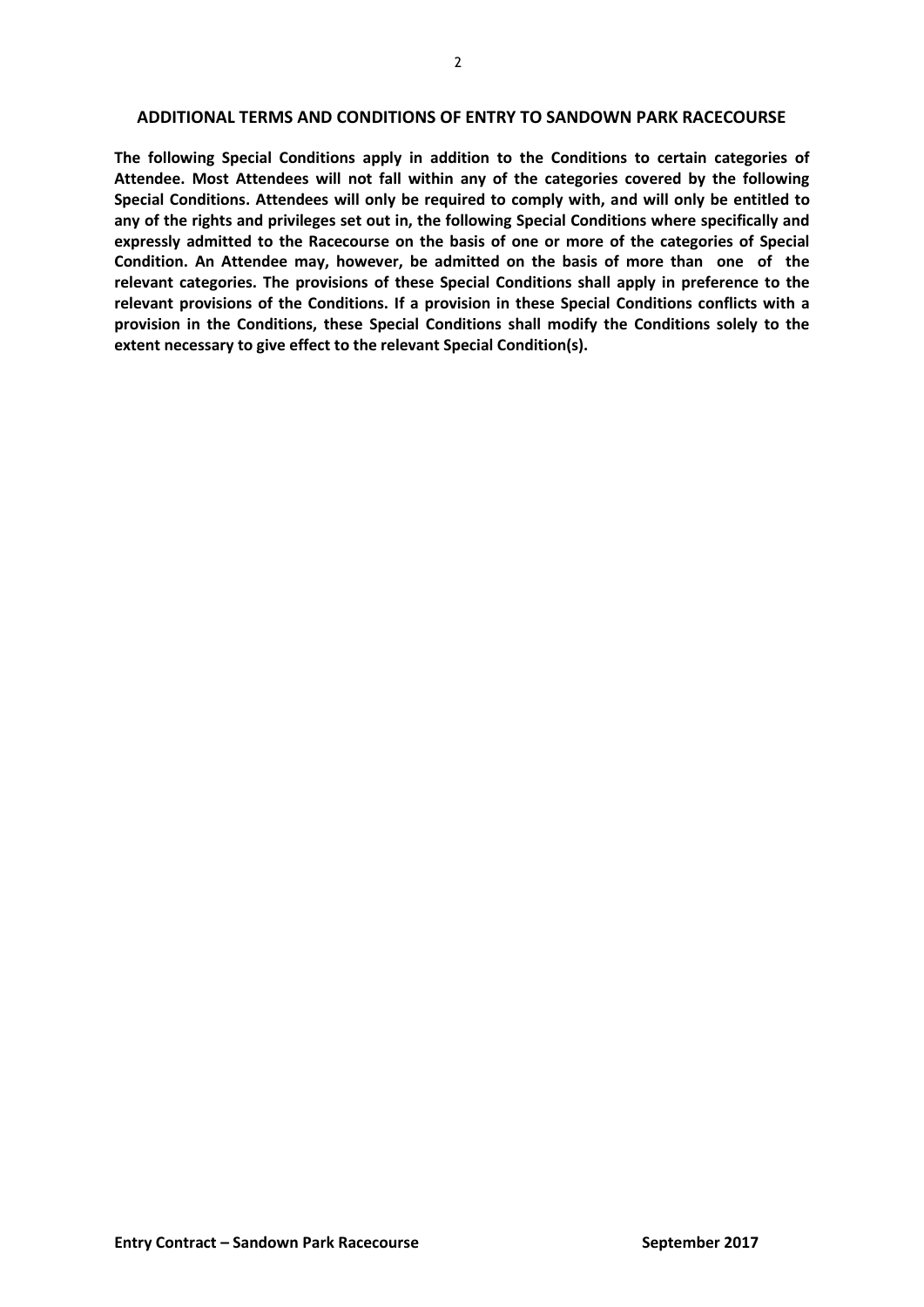### <span id="page-2-1"></span><span id="page-2-0"></span>**SPECIAL CONDITIONS A - PARTICIPANTS IN RACING**

#### **22. Scope of Special Conditions A**

- 22.1 These Special Conditions A apply to all Attendees who are actually involved in racing at a particular fixture whether as racecourse officials including but not limited to British Horseracing Authority officials, racehorse owners, trainers, jockeys, medical professionals, veterinary or other animal care or welfare professionals, assistants to any of the foregoing, stable staff, drivers or other Attendees fulfilling comparable roles directly related to the business of racing on the relevant day (**Racing Professionals**).
- 22.2 These Special Conditions A apply whether or not a Racing Professional Attendee holds a badge, PASS Card or other entitlement to enter the Racecourse.

### <span id="page-2-2"></span>**23. Applicable Conditions**

- 23.1 Where your entry to the Racecourse is by PASS Card you must show your PASS Card at the PASS entrance to collect your day badge allocation, which is non-transferable.
- 23.2 Where appropriate, your PASS Card and/or badge will entitle you to access to the owners' and trainers' facilities at the Racecourse, the Parade Ring and the Winners' Enclosure. Racing Professionals will be granted access to the different areas of the Racecourse depending upon the role of the relevant Racing Professional, as we determine.
- 23.3 All Attendees (which for the purposes of this condition also includes horses) are reminded that many races and fixtures are given coverage on television, radio and in print and various other forms of media. By entering the Racecourse Attendees are accepting they and/or their horse(s) may appear in such coverage which may also include printed or electronic material used for the promotion of the Racecourse.
- 23.4 Accordingly, Attendees shall have no right to object to, or demand any payment is respect of, their and/or their horse(s) inclusion in any such coverage whether produced by the Executive or by third parties authorised by the Executive. Furthermore by entering the Racecourse each Attendee consents to the passing of still or moving images of them to third parties authorised by the Executive for the purposes of the production of printed or electronic material to be used solely for the promotion of the Racecourse.
- 23.5 Each Attendee will give any additional consents or waivers required for the unrestricted lawful use of any coverage (if any) without request for payment or imposing any other conditions.
- 23.6 All Racing Professionals granted access to the Racecourse under these Special Conditions A must hold and maintain, or their employers must hold and maintain, comprehensive and adequate public liability insurance with a reputable insurer on industry standard terms to cover a reasonable level of liability for any claim for which they may become liable as a result of any loss or damage which they cause whilst present on the Racecourse. We reserve the right to refuse entry to, or to expel, any Attendee admitted under these Special Conditions A who does not produce satisfactory evidence of such insurance on demand or within such period as we maydetermine.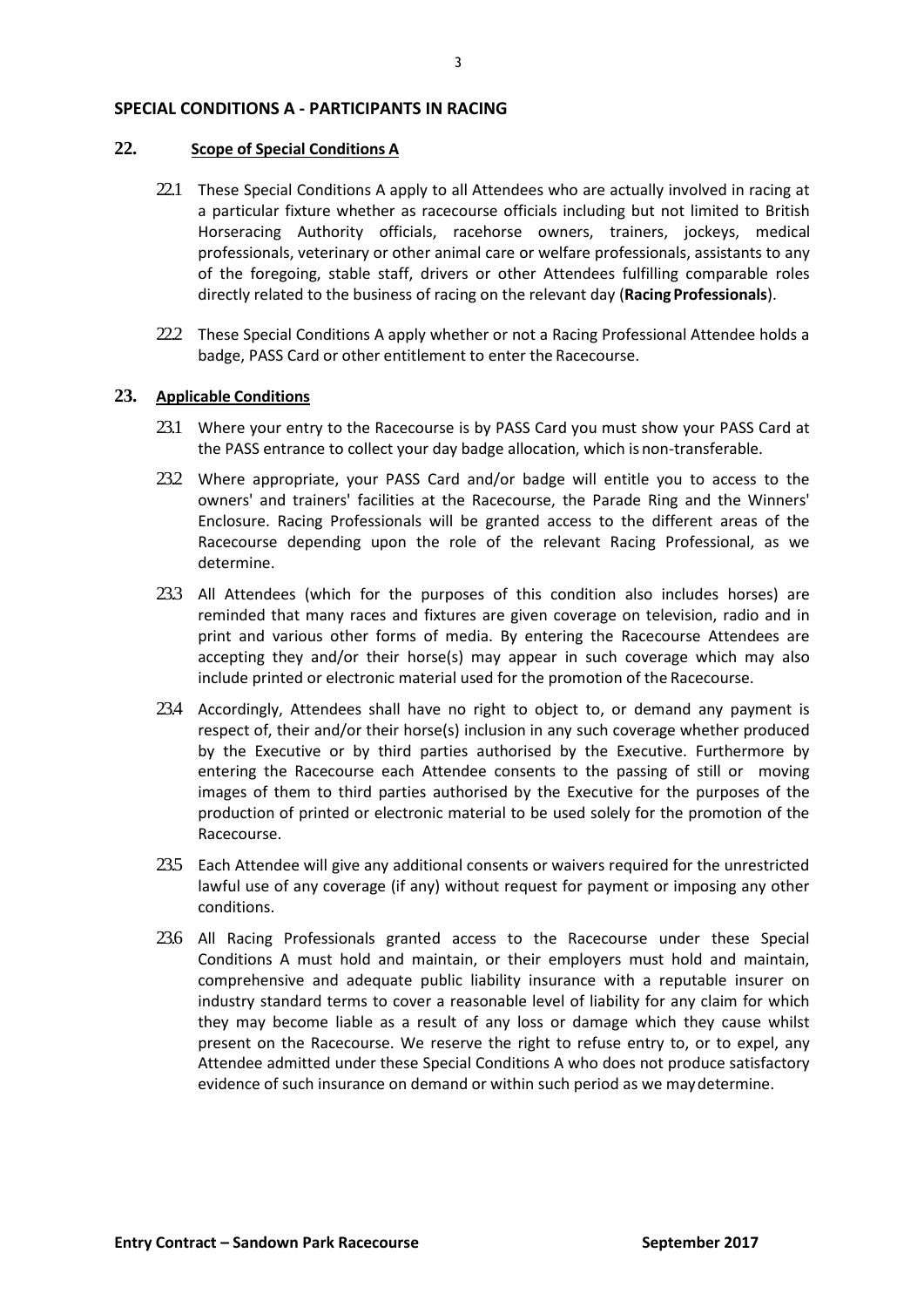### <span id="page-3-0"></span>**SPECIAL CONDITIONS B - MEDIA CONTRACTORS AND LICENSEES**

#### <span id="page-3-1"></span>**24. Scope of Special Conditions B**

- 24.1 We (and or our duly authorised agents and sub-licensees) may from time to time enter into agreements with third parties under which those third parties, their subcontractors and licensees are permitted to enter the Racecourse for the purpose of producing still images or audio/visual/data coverage of races and fixtures and/or transmitting, broadcasting or otherwise distributing such coverage from the Racecourse (a **Third Party Media Agreement**). These Special Conditions B apply to all Attendees who are present on the Racecourse under the terms of a Third Party Media Agreement or for purpose(s) equal or similar to those permitted by a Third Party Media Agreement (**Media Attendees**).
- 24.2 These Special Conditions B apply whether or not a Media Attendee holds a badge, PASS Card or other entitlement to enter the Racecourse.
- 24.3 Subject to any special conditions that may be agreed in any Third Party Media Agreement or Racecourse accreditation all Media Attendees granted access to the Racecourse under these Special Conditions B must hold and maintain, or their employers must hold and maintain, comprehensive and adequate public liability insurance with a reputable insurer on industry standard terms to cover a reasonable level of liability for any claim for which they may become liable as a result of any loss or damage which they cause whilst present on the Racecourse. We reserve the right to refuse entry to, or to expel, any Media Attendee admitted under these Special Conditions B who does not produce satisfactory evidence of such insurance on demand or within such period as we may determine.

### <span id="page-3-2"></span>**25. Your Rights**

- 25.1 Ordinarily the rights which Attendees have to produce audio/visual/data coverage of races and fixtures is limited under Condition 10. However, where Media Attendees are present on the Racecourse under the terms of a Third Party Media Agreement it is likely that the scope of the rights which the relevant third party enjoys in respect of, or to produce and exploit, audio/visual/data coverage of races and fixtures will be wider than that permitted under Condition 10.
- 25.2 To the extent that the rights granted under a Third Party Media Agreement are wider than the rights granted under the General Conditions, including (but not limited to) Condition 10. Media Attendees will be entitled to exercise and exploit those rights granted to the third party under the relevant Third Party Media Agreement.
- 25.3 Please note, however, that save where we have expressly agreed otherwise in writing the rights granted a third party under a Third Party Media Agreement will be personal to that third party. Accordingly, Media Attendees' rights to attend the Racecourse will be strictly as an employee or sub-contractor to the relevant third party and Media Attendees will not be entitled to exercise any rights to, or to produce and exploit, audio/visual/data coverage of races and fixtures on their own behalf or for any purpose other than that permitted under the relevant Third Party Media Agreement.
- 25.4 Media Attendees must comply with the terms of any applicable British Horseracing Authority Instructions which may be relevant to their activities on the Racecourse. Particular attention is drawn to BHA General Instructions 5.1 and 5.2(2) which are set out in the Annex to these Conditions.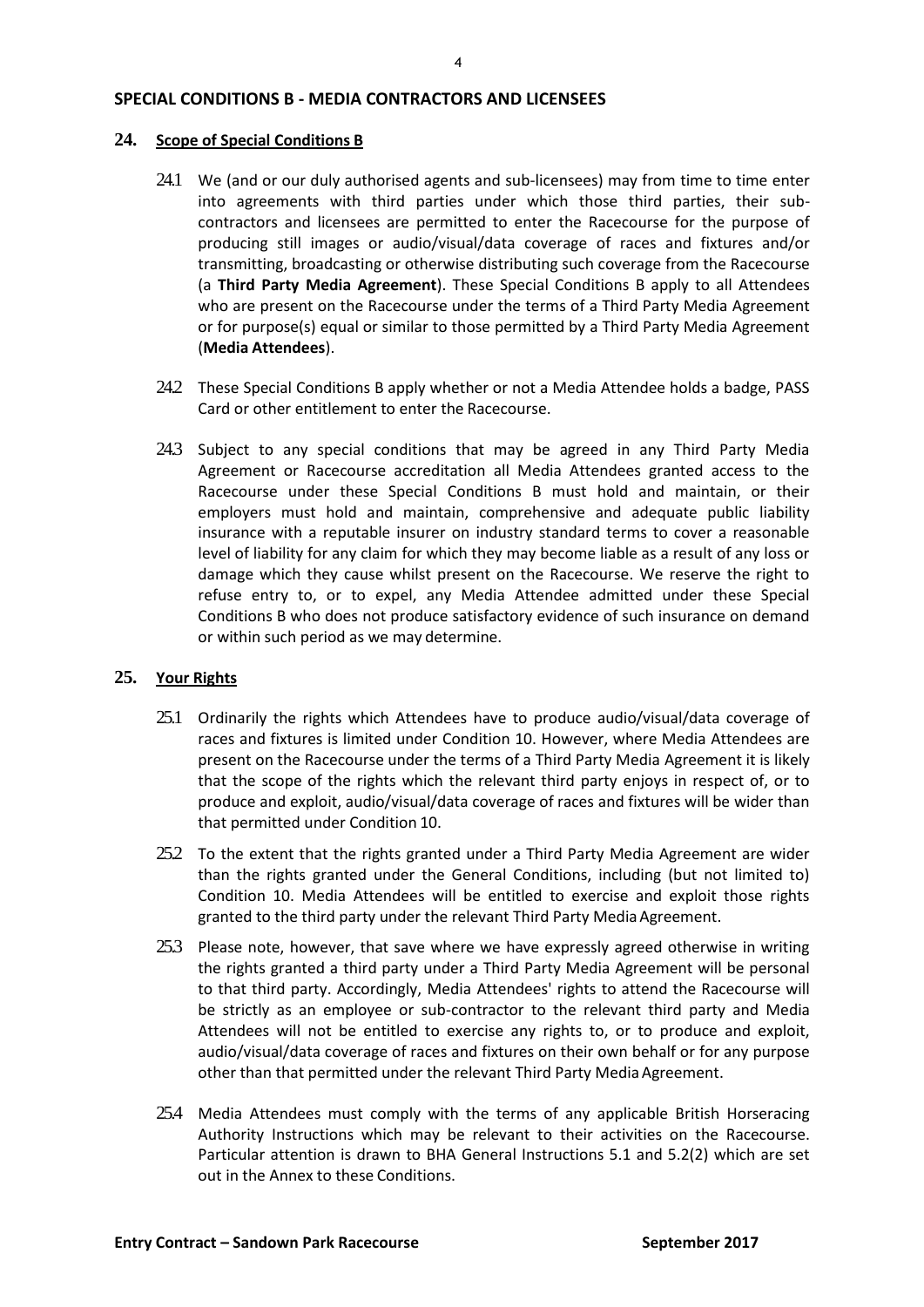# <span id="page-4-0"></span>**26. Third Party Media Agreements to Prevail**

If and to the extent that there is any conflict between these Conditions and the terms of any Third Party Media Agreement, the terms of the Third Party Media Agreement shall prevail.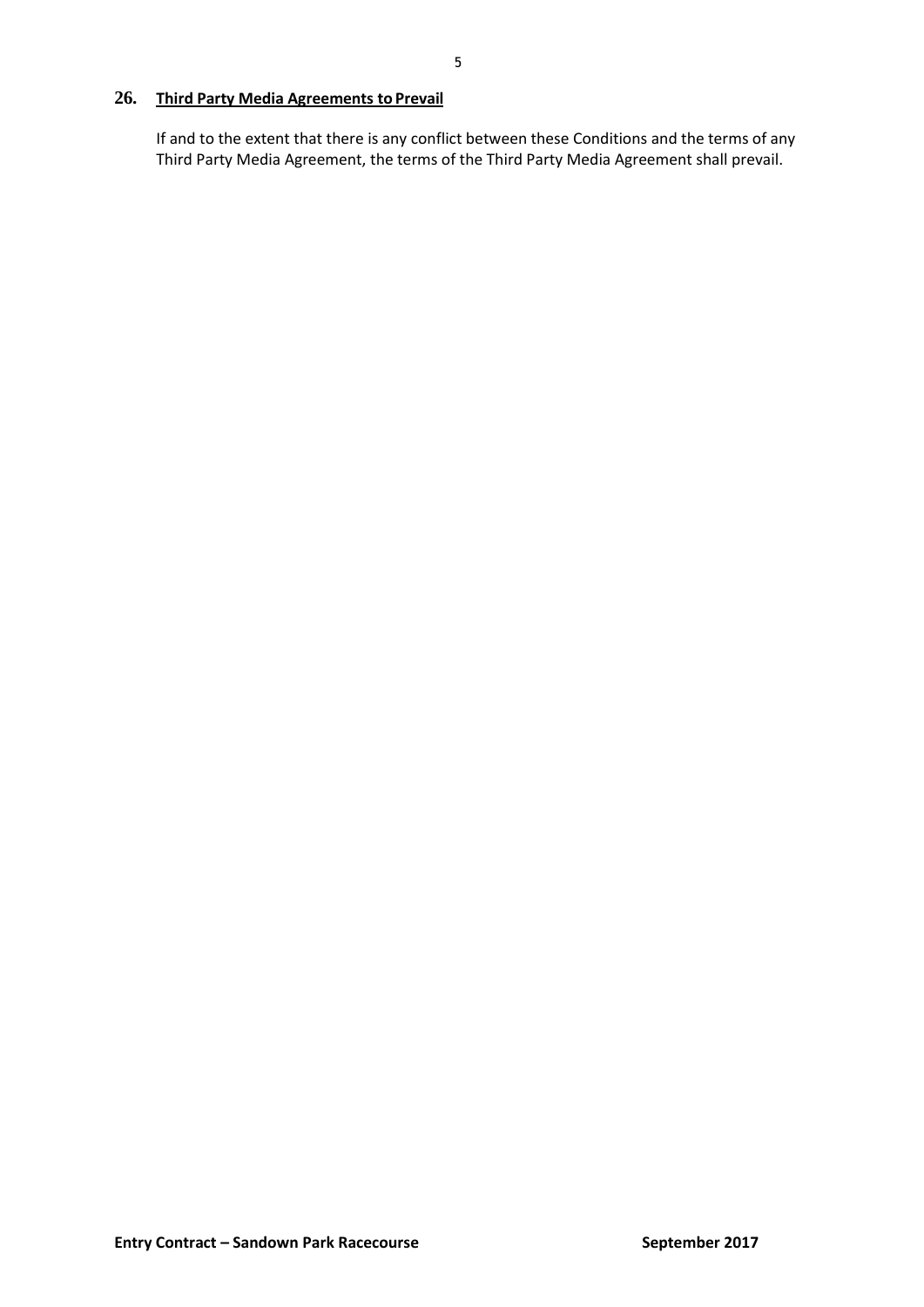#### <span id="page-5-0"></span>**SPECIAL CONDITIONS C - PHOTOGRAPHERS**

#### <span id="page-5-1"></span>**27. Scope of Special Conditions C**

- 27.1 These Special Conditions C apply to all Attendees who have been granted an express licence by the Executive and who hold badges or other entitlements to enter British racecourses allocated by or on behalf of the RCA to take photographs of races, fixtures and other activities on the racecourses (**Photographers' Accreditation**). At the time of publication of these Conditions this function is performed by the RCA/HWPA Press Liaison Committee but these Special Conditions C apply to any press badges allocated by this or any successor body empowered by the RCA to do so.
- <span id="page-5-3"></span>27.2 Only those persons who attend the Racecourse holding a valid and subsisting Photographers' Accreditation (**Authorised Photographers**) will be entitled to enter the Racecourse on the basis of these Special Conditions C.
- 27.3 Without prejudice to Condition [27.2,](#page-5-3) these Special Conditions C apply whether or not an Authorised Photographer holds a badge, PASS Card or other entitlement to enter the Racecourse.

### <span id="page-5-2"></span>**28. Special Conditions for Holders of Photographers' Accreditation**

- 28.1 In these Special Conditions C the following words and expressions shall have the following meanings:
	- (a) **Internet** means the global network of computer systems using TCP/IP protocols known as the world wide web.
	- (b) **Newspaper** and **News Magazine** mean, respectively, a newspaper or magazine published and distributed in printed paper format but specifically excluding any "one off", special or commemorative edition or supplement and newspaper or magazine based on a specific racecourse.
	- (c) **Photograph** means any still visual image, or information capable of being converted into a still visual image, (whether such still visual image is in physical, negative or digital form or any other form of electronic storage of whatever nature and whether existing now or invented in the future) but shall specifically exclude any moving images, digital sequencing or audio in any form.
	- (d) **Publish** means to use, reproduce, distribute, store or communicate to any person in any form (whether in hard or electronic copy, whether permanent or transient and whether existing now or invented in the future).
- 28.2 Authorised Photographers shall produce satisfactory evidence of their Photographer's Accreditation upon demand. We reserve the right to refuse entry to, or to expel, any Attendee who does not produce such evidence when asked to do so.
- 28.3 All Authorised Photographers granted access to the Racecourse under these Special Conditions C must hold and maintain, or their employers must hold and maintain, comprehensive and adequate public liability insurance with a reputable insurer on industry standard terms to cover a reasonable level of liability for any claim for which they may become liable as a result of any loss or damage which they cause whilst present on the Racecourse. We reserve the right to refuse entry to, or to expel, any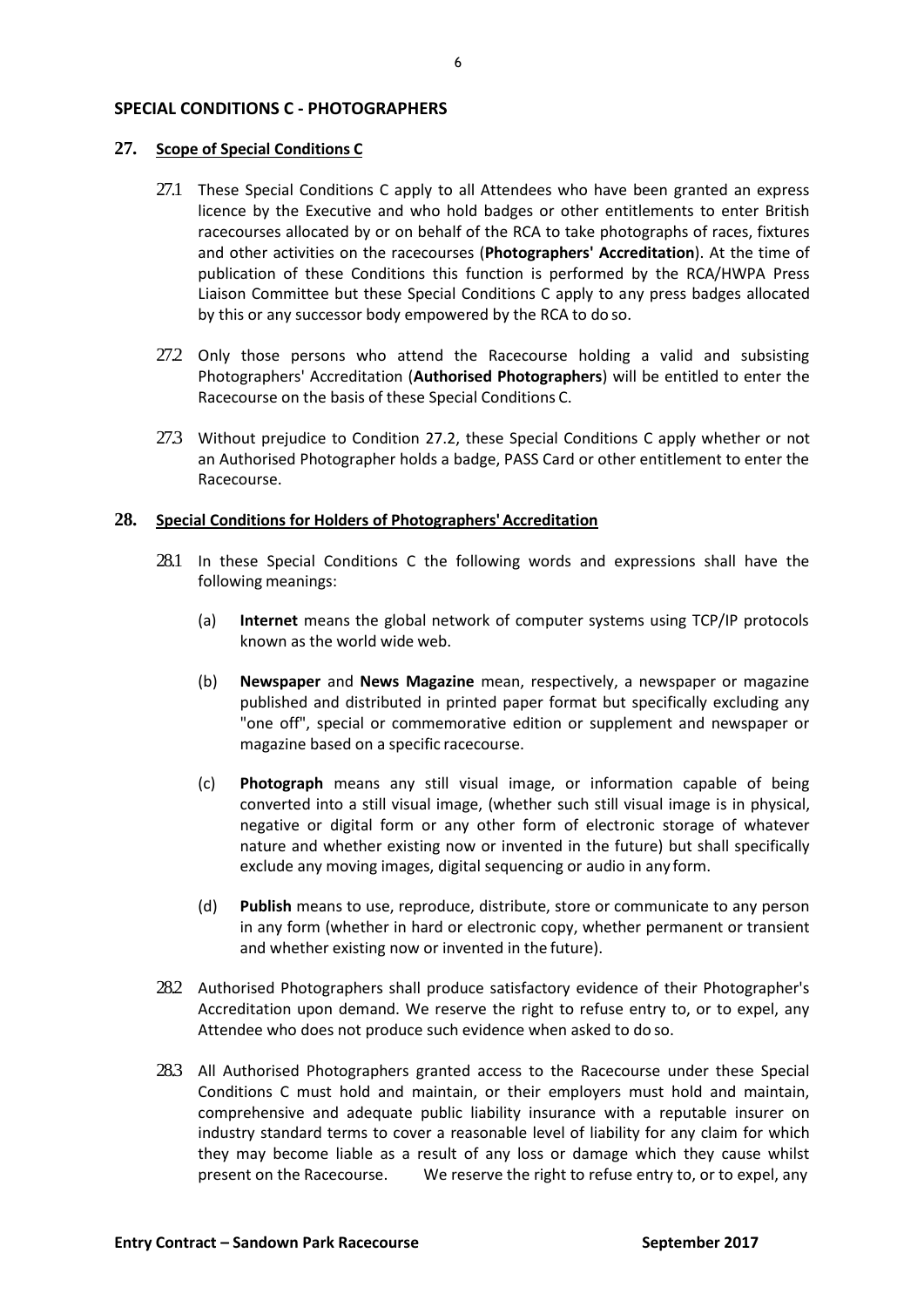Attendee admitted under these Special Conditions C who does not produce satisfactory evidence of such insurance on demand or within such period as we may determine.

- 28.4 Authorised Photographers must wear any form of identification issued by us to identify them as Authorised Photographers and will return any such identification upon request.
- 28.5 Save as we may expressly agree otherwise in writing from time to time, Authorised Photographers must not wear any form of branded clothing or otherwise participate in any promotional or other commercial activity on the Racecourse.
- 28.6 Authorised Photographers will not do any of those things prohibited by Condition 10 save as expressly permitted by these Special ConditionsC.
- 28.7 Authorised Photographers will only Publish Photographs:
	- (a) in a Newspaper or News Magazine or other relevant websites approved by the Executive in writing; or
	- (b) as a reproduction on the Internet of an equivalent electronic version (operating under the same or a substantially similar title or brand name) of any Newspaper or News Magazine in which the Photograph is actually Published. A Photograph must only be made available on the Internet subject to terms which incorporate clear and legally binding provisions prohibiting:
		- (i) the reduction of any Photograph to hard copy form; and/or
		- (ii) the Publication of any Photograph except in order to enable it to be viewed on the relevant Internet website or service.

We acknowledge that Newspaper and News Magazine versions of a Photograph may be published at different times to Internet website versions of the same Photograph and that the different versions may therefore not be identical.

- 28.8 Authorised Photographers must comply with the terms of any applicable British Horseracing Authority Instructions which may be relevant to their activities on the Racecourse. Particular attention is drawn to BHA General Instructions 5.1 and 5.2(2) which are set out in the Annex to these Conditions.
- 28.9 Authorised Photographers may not attach cameras to any marker posts (including winning post and furlong markers).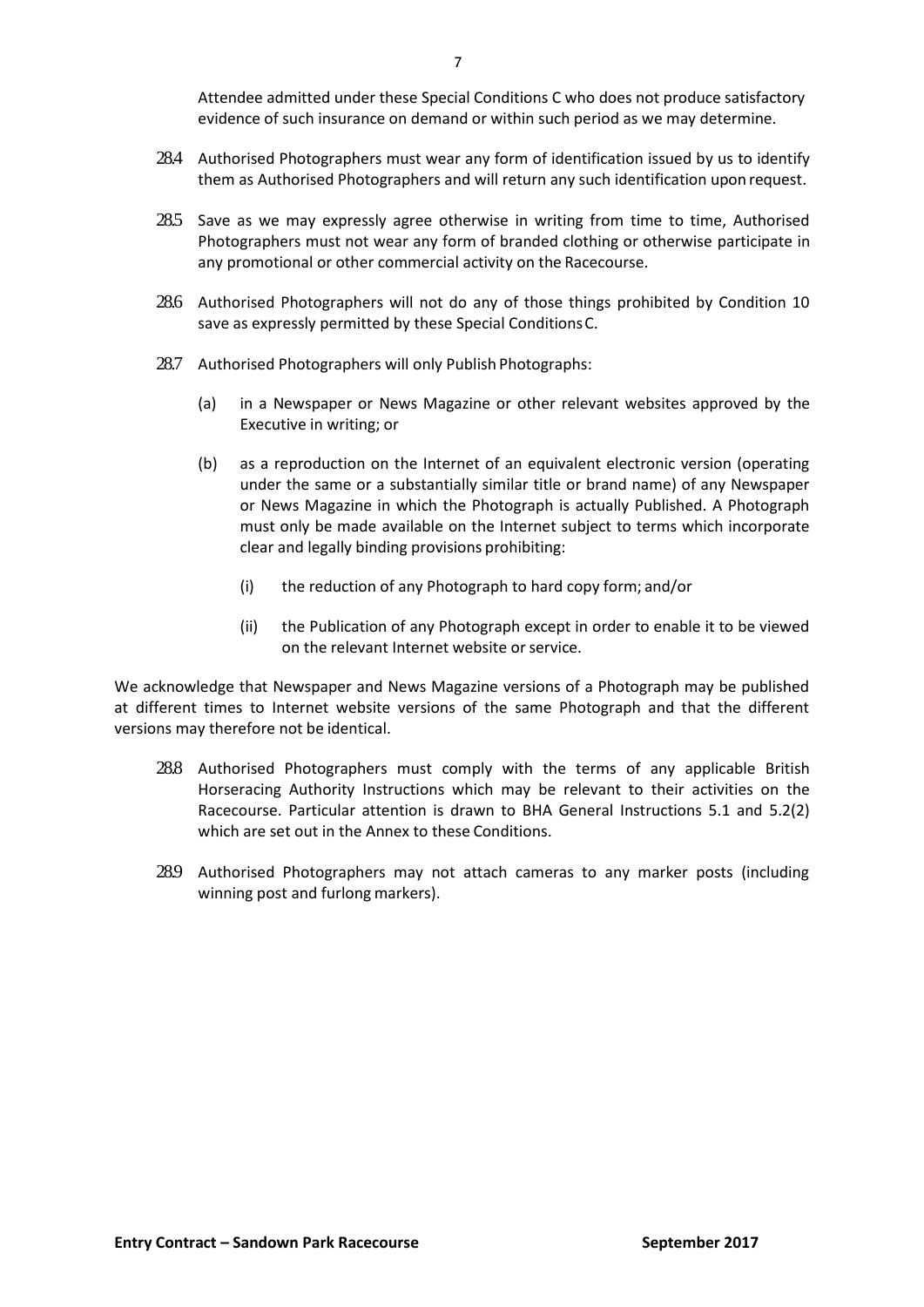#### <span id="page-7-0"></span>**SPECIAL CONDITIONS D - PRESS**

#### <span id="page-7-1"></span>**29. Scope of Special Conditions D**

- 29.1 These Special Conditions D apply to all Attendees who hold press accreditation from the Executive or press badges or other entitlements to enter British racecourses allocated by or on behalf of the RCA other than on-course bookmakers' representatives (**Press Accreditation**). At the time of publication of these Conditions this function is performed by the RCA/HWPA Press Liaison Committee but these Special Conditions D apply to any press badges allocated by this or any successor body empowered by the RCA to do so.
- <span id="page-7-3"></span>29.2 Only those persons who attend the Racecourse holding a valid and subsisting Press Accreditation (**Authorised Journalists**) will be entitled to enter the Racecourse on the basis of these Special Conditions D.
- 29.3 Without prejudice to Condition [29.2,](#page-7-3) these Special Conditions D apply whether or not an Authorised Press Attendee holds a badge, PASS Card or other entitlement to enter the Racecourse.

#### <span id="page-7-2"></span>**30. Special Conditions for Holders of Press Accreditation**

- 30.1 In these Special Conditions D the following words and expressions shall have the following meanings:
	- (a) **Article** means any composition or fixture report created at the Racecourse about a race or fixture or about any person involved in any race or fixture, whether for immediate, simultaneous or delayed publication or other distribution.
	- (b) **Internet** means the global network of computer systems using TCP/IP protocols known as the world wide web.
	- (c) **Mobile Text Service** means a service, whether free or pay, via which text only (that is, no audio/visual content whatsoever) versions of Articles are distributed using mobile telecommunications technologies such as GPRS and 3G to devices which are capable of two-way communications of data and voice and intended for use while the user is in motion.
	- (d) **Newspaper** and **News Magazine** mean, respectively, a newspaper or magazine published and distributed in printed paper format but specifically excluding any "one off", special or commemorative edition or supplement and newspaper or magazine based on a specific racecourse.
	- (e) **Publish** means to use, reproduce, distribute, store or communicate to any person in any form (whether in hard or electronic copy, whether permanent or transient and whether existing now or invented in the future).
- 30.2 Authorised Journalists shall produce satisfactory evidence of their Press Accreditation upon demand. We reserve the right to refuse entry to, or to expel, any Attendee who does not produce such evidence when asked to do so.
- 30.3 All Authorised Journalists granted access to the Racecourse under these Special Conditions D must hold and maintain, or their employers must hold and maintain,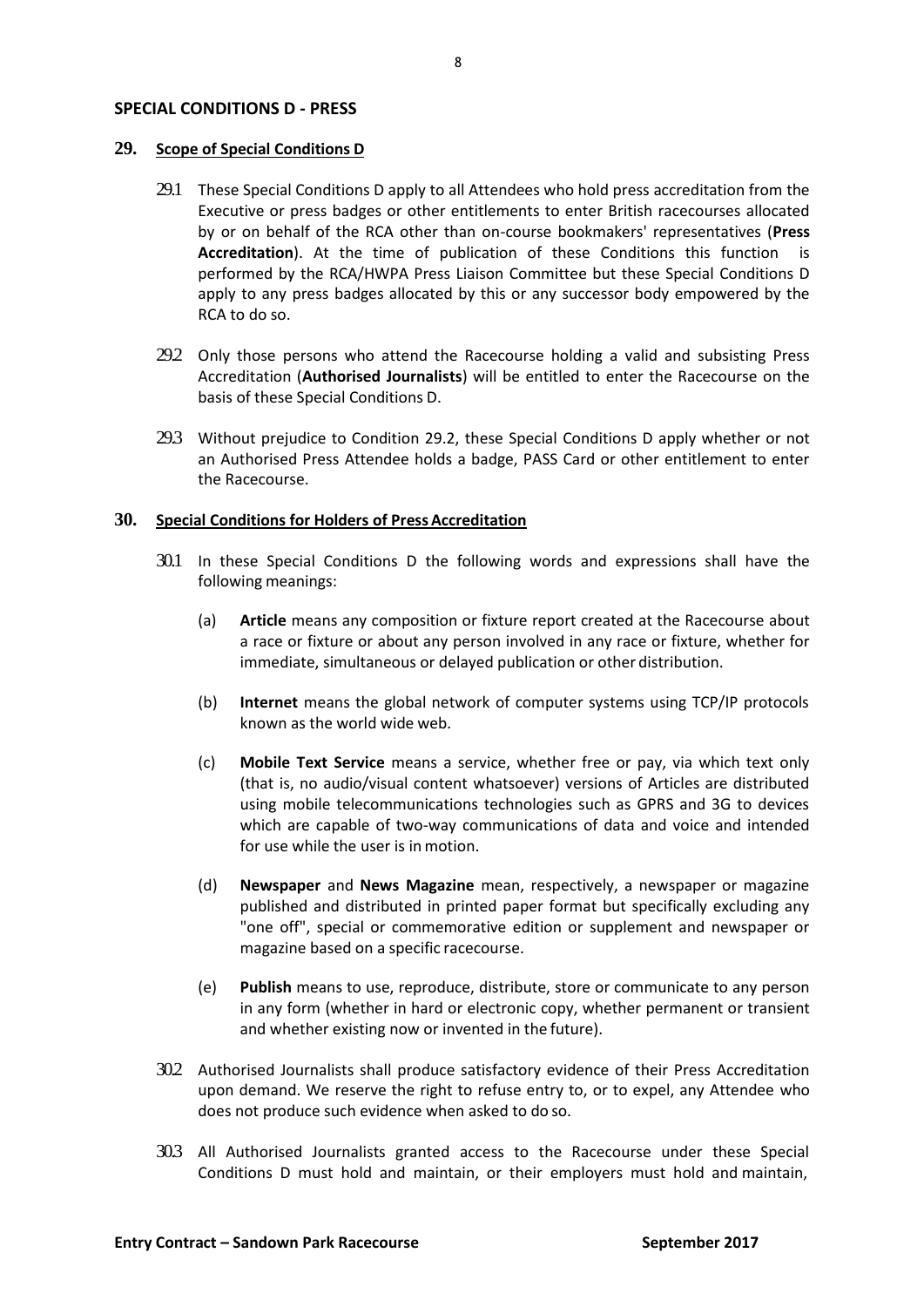comprehensive and adequate public liability insurance with a reputable insurer on industry standard terms to cover a reasonable level of liability for any claim for which they may become liable as a result of any loss or damage which they cause whilst present on the Racecourse. We reserve the right to refuse entry to, or to expel, any Attendee admitted under these Special Conditions D who does not produce satisfactory evidence of such insurance on demand or within such period as we may determine.

- 30.4 Authorised Journalists must wear any form of identification issued by us to identify them as Authorised Journalists and will return any such identification upon request.
- 30.5 Save as we may expressly agree otherwise in writing from time to time, Authorised Journalists must not wear any form of branded clothing or otherwise participate in any promotional or other commercial activity on the Racecourse.
- 30.6 Authorised Journalists will not do any of those things prohibited by Condition 10 save as expressly permitted by these Special ConditionsD.
- 30.7 Authorised Journalists will only Publish Articles:
	- (a) in a Newspaper or News Magazine or other relevant websites approved by the Executive in writing; or
	- (b) as a reproduction on the Internet or a Mobile Text Service of an equivalent electronic version (operating under the same or a substantially similar title or brand name) of any Newspaper or News Magazine in which the Article is actually Published. The terms upon which any Article is made available on an Internet website or a Mobile Text Service must incorporate clear and legally binding provisions prohibiting:
		- (i) the reduction of any Article to hard copy form; and/or
		- (ii) the Publication of any Article except in order to enable it to be viewed on the relevant Internet website or Mobile Text Service.

We acknowledge that Newspaper and News Magazine versions of an Article may be published at different times to Internet website or Mobile Text Service versions of the same Article and that the different versions may therefore not be identical.

30.8 Authorised Journalists will not Publish

any statistics or other information for commercial exploitation as a data service (including but not limited to any of those items of racing data referred to in Conditions 10.1 and 10.2).

- 30.9 Authorised Journalists are not permitted to take photographs in any area that would otherwise require photographers accreditation, nor, live stream or make other audio/visual records of any race, fixture or other activity on any area of the Racecourse unless they have also been permitted access to the Racecourse as Authorised Photographers under Special Conditions C or are otherwise permitted to do so under the terms of a Third Party Media Agreement and Special ConditionsB.
- 30.10 Authorised Journalists must comply with the terms of any applicable BHA General Instructions which may be relevant to their activities on the Racecourse. Particular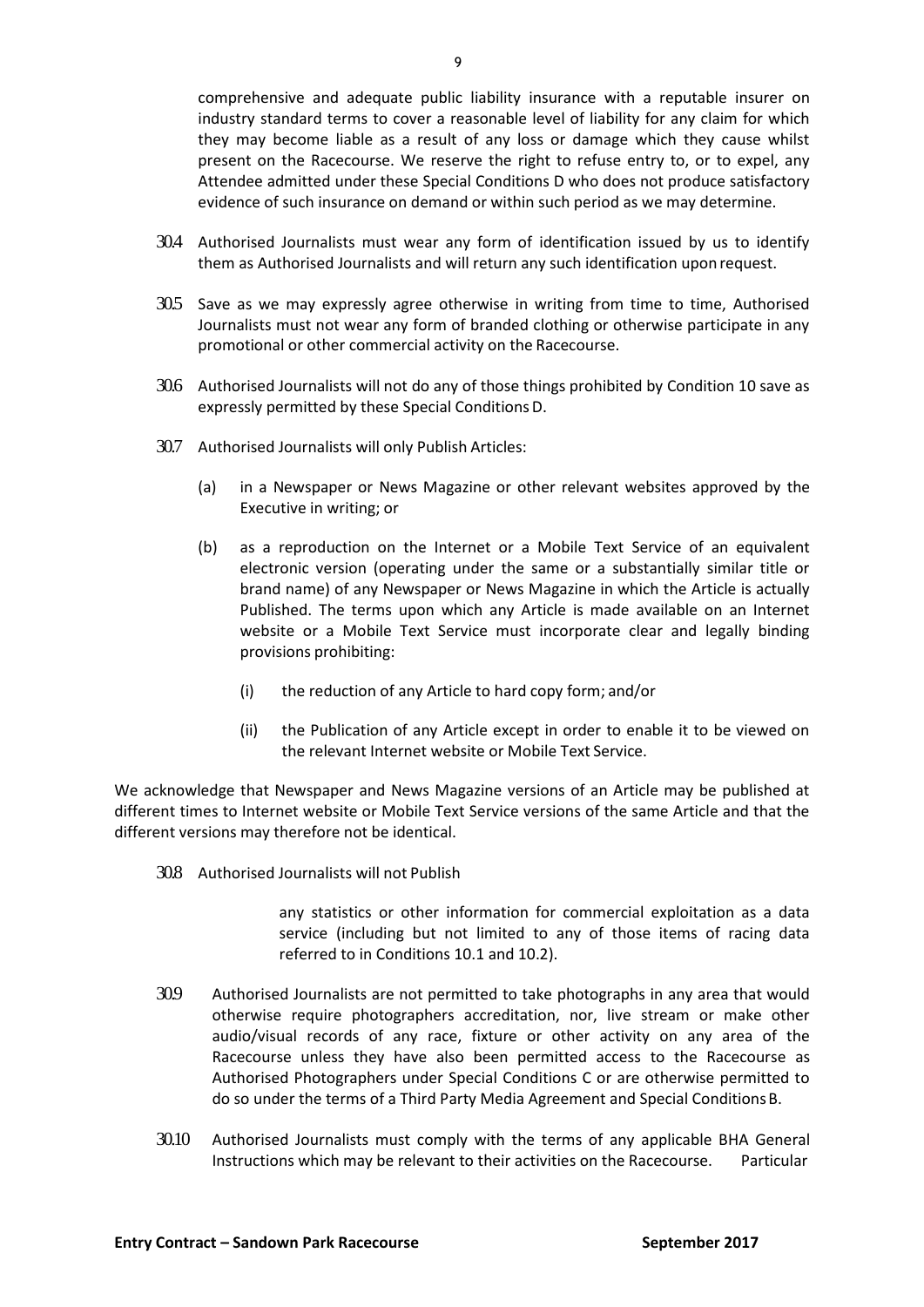30.11 Authorised Journalists can only use the Press Room or other press facilities when working. Only Authorised Journalists may enter the press room. No associates or family members may be brought into the Press Room.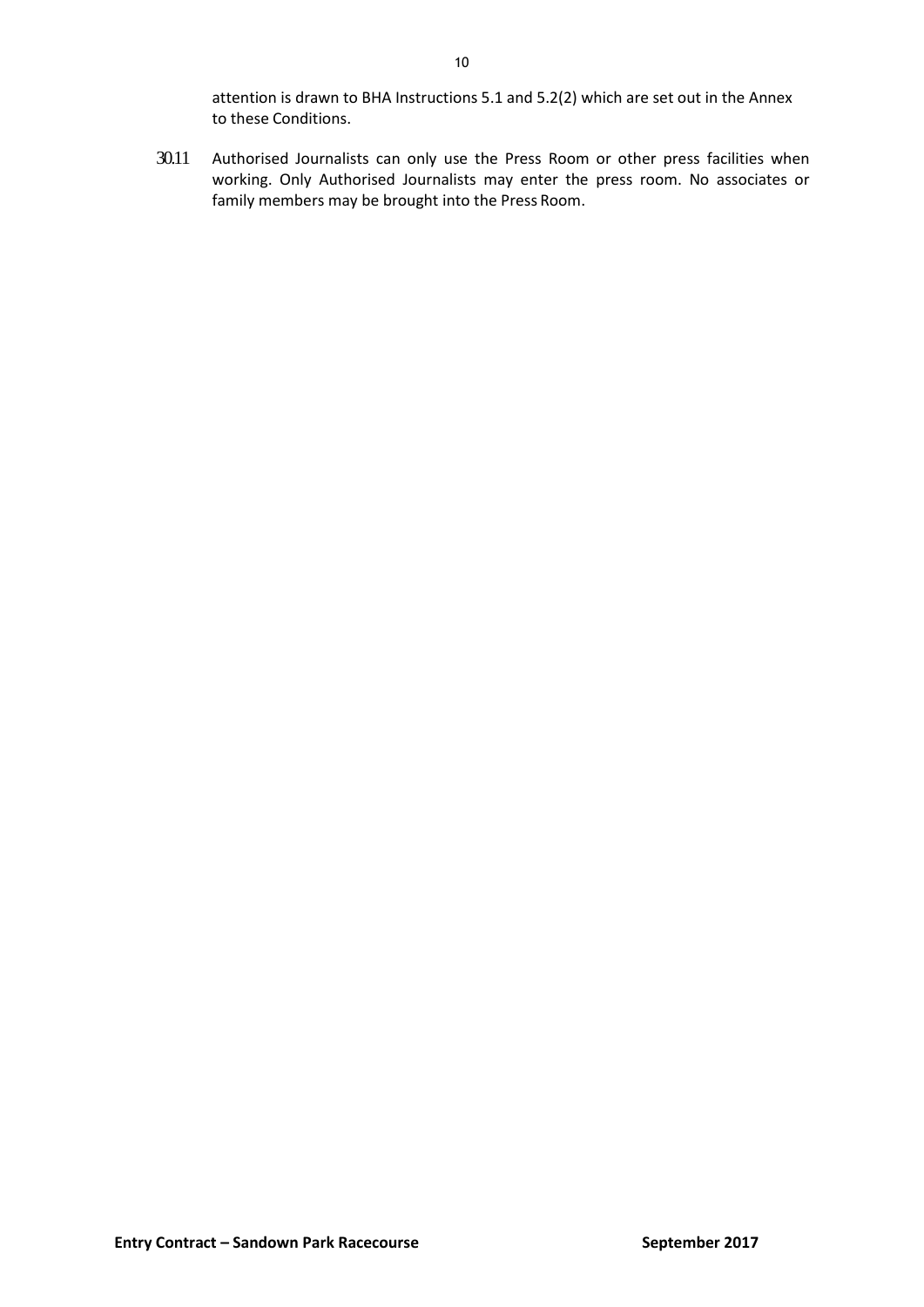# <span id="page-10-0"></span>**SPECIAL CONDITIONS E - ON-COURSE BOOKMAKERS AND STAFF**

### **1 Scope and Duration of Special Conditions E**

- 1.1 These Special Conditions E apply to all Attendees who are involved in any bookmaking activities on the Racecourse. This includes Bookmakers (as defined in paragraph 1.6 below) and any person employed or engaged by a Bookmaker to assist in any way whatsoever with the carrying out of bookmaking activities on the Racecourse.
- 1.2 All references to 'Special Conditions E' shall include all and any policies and/or procedures referred to in them.
- 1.3 These Special Conditions E shall take effect on **1 September 2017**.
- 1.4 We shall provide at least 3 months' notice of our intention to make any material change to these Special Conditions E and before making any such material change shall consult with the Bookmakers. Full details of any material change shall be made available via our Nominated Contractor's website not less than 2 weeks before such material change comes into effect.
- 1.5 Nothing in these Special Conditions E shall limit or restrict our ability to make and we shall be entitled to issue minor changes, supplementary rules and/or guidelines to Special Conditions E from time to time and such minor changes, supplementary rules and/or guidelines shall have immediate effect.

### **Bookmakers and Staff**

- 1.6 The only Attendees who shall be permitted to accept or lay off bets on the Racecourse shall be:
	- 1.6.1 the holders of a general betting operating licence; and
	- 1.6.2 any person employed by the holder of a general betting operating licence under a written contract of employment and named on the general betting operating licence of their employer.

For the purposes of these Special Conditions E, this category of Attendees shall be known as **Bookmakers**.

**Staff** means any employee or other person engaged by a Bookmaker to provide or assist with the carrying out of bookmaking activities on behalf of the Bookmaker, but who does not accept or lay off bets.

1.7 These Special Conditions E apply to all Bookmakers and Staff whether or not they hold any other badge, PASS Card or other entitlement to enter the Racecourse.

# **IMPORTANT NOTE TO BOOKMAKERS**

1.8 Nothing in these Special Conditions E: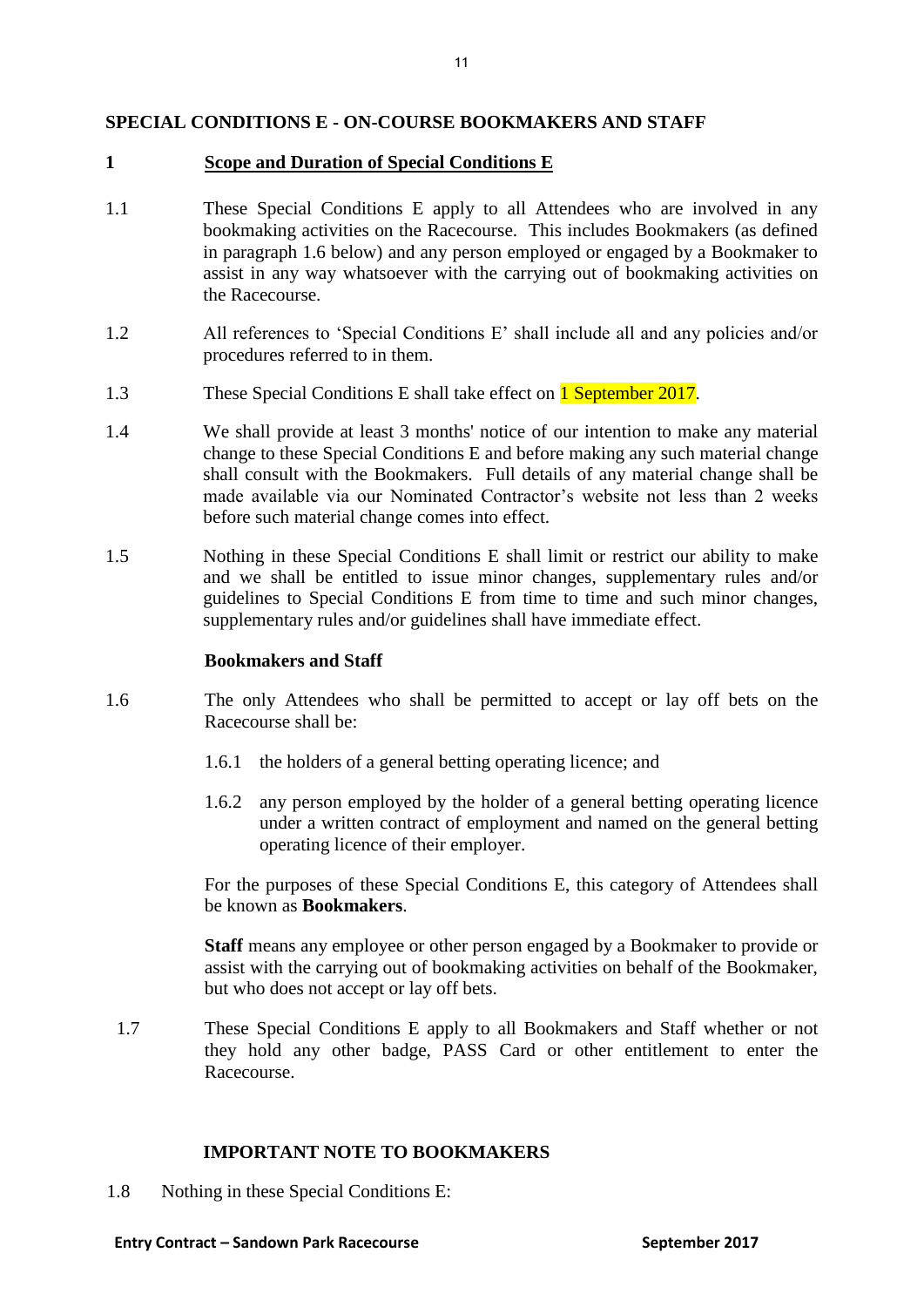- 1.8.1 shall require us to admit to the Racecourse any Bookmaker or Staff who has or in our reasonable opinion is likely to commit an offence, a breach of these Special Conditions E or behave in an unacceptable manner;
- 1.8.2 shall confer any tenancy or right to exclusive possession upon a Bookmaker of any part of the Racecourse (including the Existing Betting Ring) and possession of the Racecourse (including the Existing Betting Ring) is retained by us and a Bookmaker shall not be entitled to use any part of the Racecourse (including the Existing Betting Ring) to the exclusion of us or any others who are from time to time entitled.

# **2 Special Conditions for Bookmakers**

# **Definitions**

- 2.1 In these Special Conditions E the following words and expressions shall have the following meanings:
	- 2.1.1 **Betting Area** means any area of the Racecourse that we have designated as a betting area or we otherwise make available to Bookmakers to carry out bookmaking activities from time to time;
	- 2.1.2 **Betting Badge** means the admission ticket purchased by a Bookmaker on each raceday providing entry to the Racecourse;
	- 2.1.3 **Betting Administration Fee** means the fee charged by us in respect of the administration and management of the Betting Areas;
	- 2.1.4 **Betting Ring Manager** means our authorised representative or contractor responsible for ensuring the proper and orderly admission and conduct of Bookmakers and Staff in the Betting Areas;
	- 2.1.5 **Bookmaker Number** means the maximum number of Bookmakers (one per position) who may enter a Betting Area on a raceday;
	- 2.1.6 **Existing Betting Ring** means any Betting Area established and in use on or prior to 31 August 2007 and in relation to any temporary areas only for those fixtures authorised under a Certificate of Approval as at 31 August 2007.
	- 2.1.7 **Identification Card** means a valid photographic identification card issued by our Nominated Contractor in accordance with such procedures as our Nominated Contractor may issue from time to time.

# 2.1.8 **Identification Papers** means:

- (a) either:
	- (i) a copy of the Bookmaker's general betting operating licence; or
	- (ii) in the case of an employee of a Bookmaker who wishes to accept bets, a copy of the employer's general betting operating licence or, in the case of a large scale operator, a staff identification card; or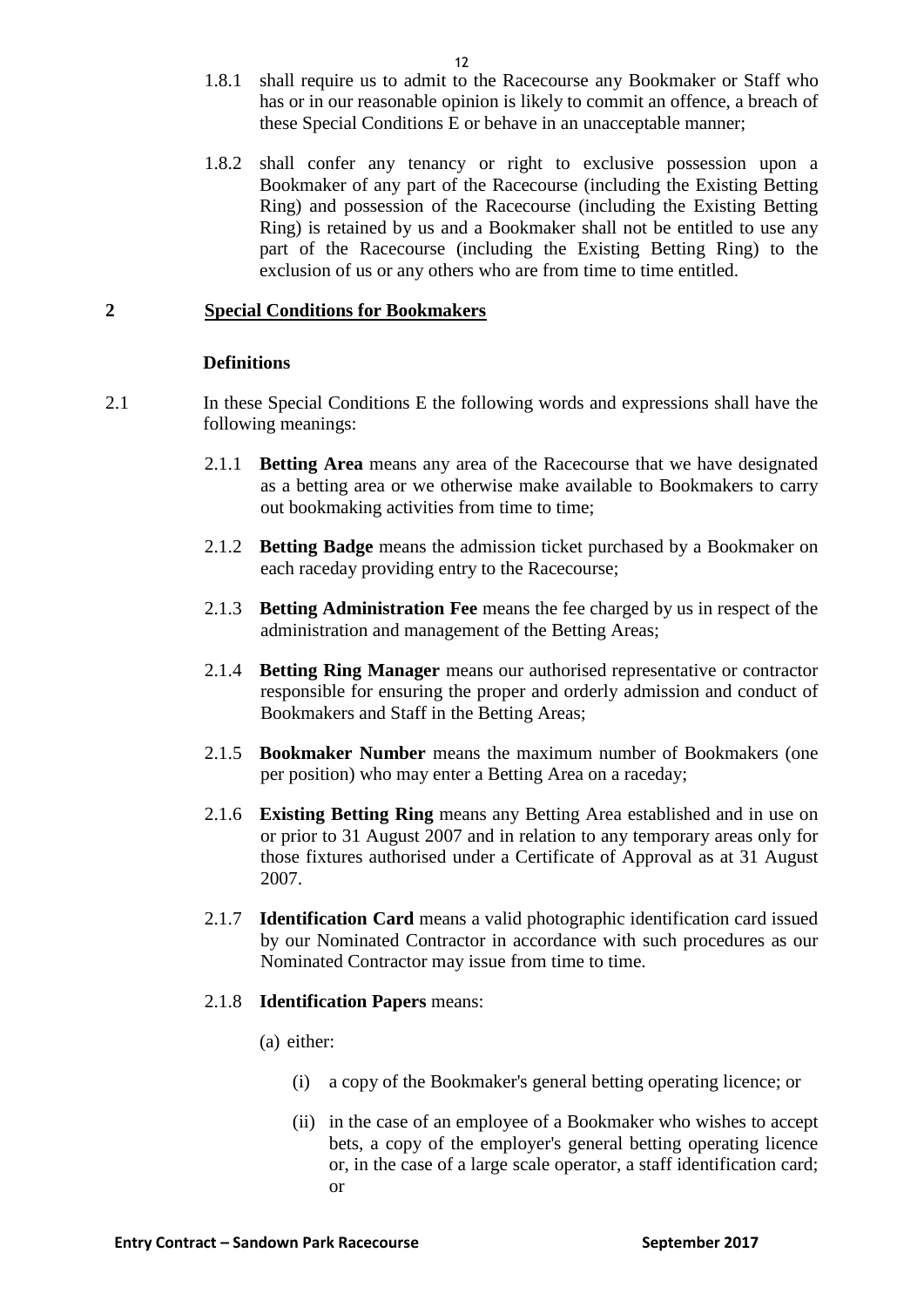- (b) photographic identification being either a passport, new style driving licence incorporating a photograph; and
- (c) if applicable to that Bookmaker, a Certificate of Discharge of liabilities (or equivalent exemption recognised by the Gambling Commission) from the Horserace Betting Levy Board or the appropriate issuing institution from time to time; and
- (d) documentary evidence of public liability insurance with a reputable insurer on industry standard terms in such amount as we deem appropriate;
- 2.1.9 **New Betting Area** means any Betting Area established on or after 1 September 2007 which includes temporary areas for fixtures not authorised under a Certificate of Approval as at 31 August 2007.
- 2.1.10 **Nominated Contractor** means the contractor nominated by us from time to time to issue Identification Cards.

# **Admission to the Betting Areas**

- 2.2 Bookmakers may only receive and take bets in those areas of the Racecourse that we have designated as Betting Areas. Any Bookmaker who takes or receives bets or whom we reasonably believe is likely to take or receive bets in any other part of the Racecourse without our prior approval shall be refused entry or ejected from the Racecourse (as appropriate).
- 2.3 Entry to any Betting Area at a Racecourse shall be limited to:
	- 2.3.1 Bookmakers who have entered into a licence with the Executive or the Racecourse owner (as applicable);
	- 2.3.2 Staff who have paid the admission fee. Metal admittance badges may not be used [unless by prior arrangement with the racecourse];
	- 2.3.3 Bookmakers who have paid all applicable fees, including the admission fee and hold a valid Betting Badge (which must be displayed if required) for that raceday. Metal admittance badges may not be used to obtain a reduction in the Betting Badge fee [unless by prior arrangement with the racecourse];
	- 2.3.4 Bookmakers who make their Identification Card or Identification Papers available at the Badge Box for inspection on entry to the Racecourse;
	- 2.3.5 Bookmakers who pay the Betting Administration Fee at the Badge Box; and
	- 2.3.6 the Bookmaker Number for the relevant betting area on that particular raceday.
- 2.4 Any Bookmaker shall be permitted to apply to the Nominated Contractor for an Identification Card in accordance with the Executive's procedures, as amended from time to time.
- 2.5 In addition to our rights to refuse entry to or remove any Attendee under the General Conditions, we reserve the right to refuse entry to or to remove: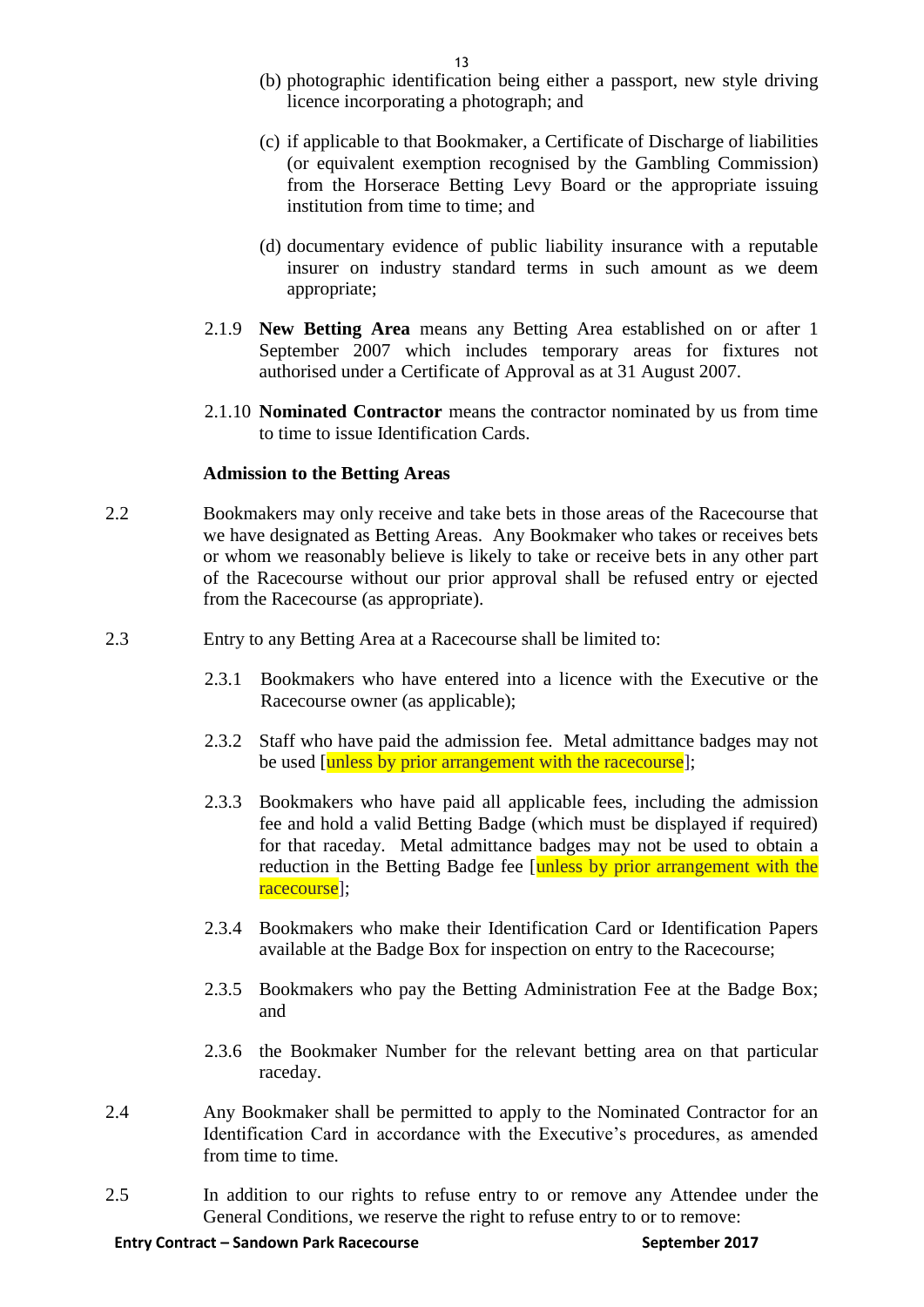- 2.5.1 any Bookmaker who fails to present or make available for inspection their Identification Card or Identification Papers when requested to do so by us, our officials or the Betting Ring Manager; or
- 2.5.2 any Bookmaker or Staff who has breached, or whom we, our officials or the Betting Ring Manager reasonably believe is likely to breach, any of these Special Conditions E in any other way. This may include circumstances where a Bookmaker or Staff has been refused entry to, removed from or been subject to any other action by another racecourse because of a breach or likelihood of breach of Special Conditions E.

### **Conduct in the Betting Areas**

- 2.6 All Bookmakers and Staff (where appropriate) granted access to the Racecourse under these Special Conditions E must:
	- 2.6.1 hold and maintain comprehensive and adequate public liability insurance with a reputable insurer on industry standard terms to cover a reasonable level of liability for any claim for which they become liable as a result of any loss or damage which they cause whilst present on the Racecourse;
	- 2.6.2 comply with:
		- (a) The Rules of Racing;
		- (b) our instructions and the reasonable instructions given by our staff, our officials and the Betting Ring Manager;
		- (c) all applicable laws and regulations which may apply to on-course bookmaking from time to time and all guidelines and codes of conduct which may be issued pursuant to such laws and regulations;
		- (d) provide to the Executive all and any information as the Executive may request relating to the bookmaking activities carried out by or on behalf of the Bookmaker on the Racecourse within 14 days of such request.
	- 2.6.3 not indulge in or be associated in any way with any practice that has, or might have, the effect of distorting artificially the betting market or starting price for any race whether by offering false prices on any horse or any other means.
- 2.7 In particular, all Bookmakers and Staff (where appropriate) must:
	- 2.7.1 price up the odds on offer at least ten minutes before the scheduled time of a race on which he or she proposes to bet;
	- 2.7.2 prominently display (i.e. this should not be obscured in any way and should be within the direct eye line of the customer) the place terms if betting each-way;
	- 2.7.3 prominently display (i.e. this should not be obscured in any way and should be within the direct eye line of the customer) a fair exchange rate if accepting and/or paying out bets in differing currencies;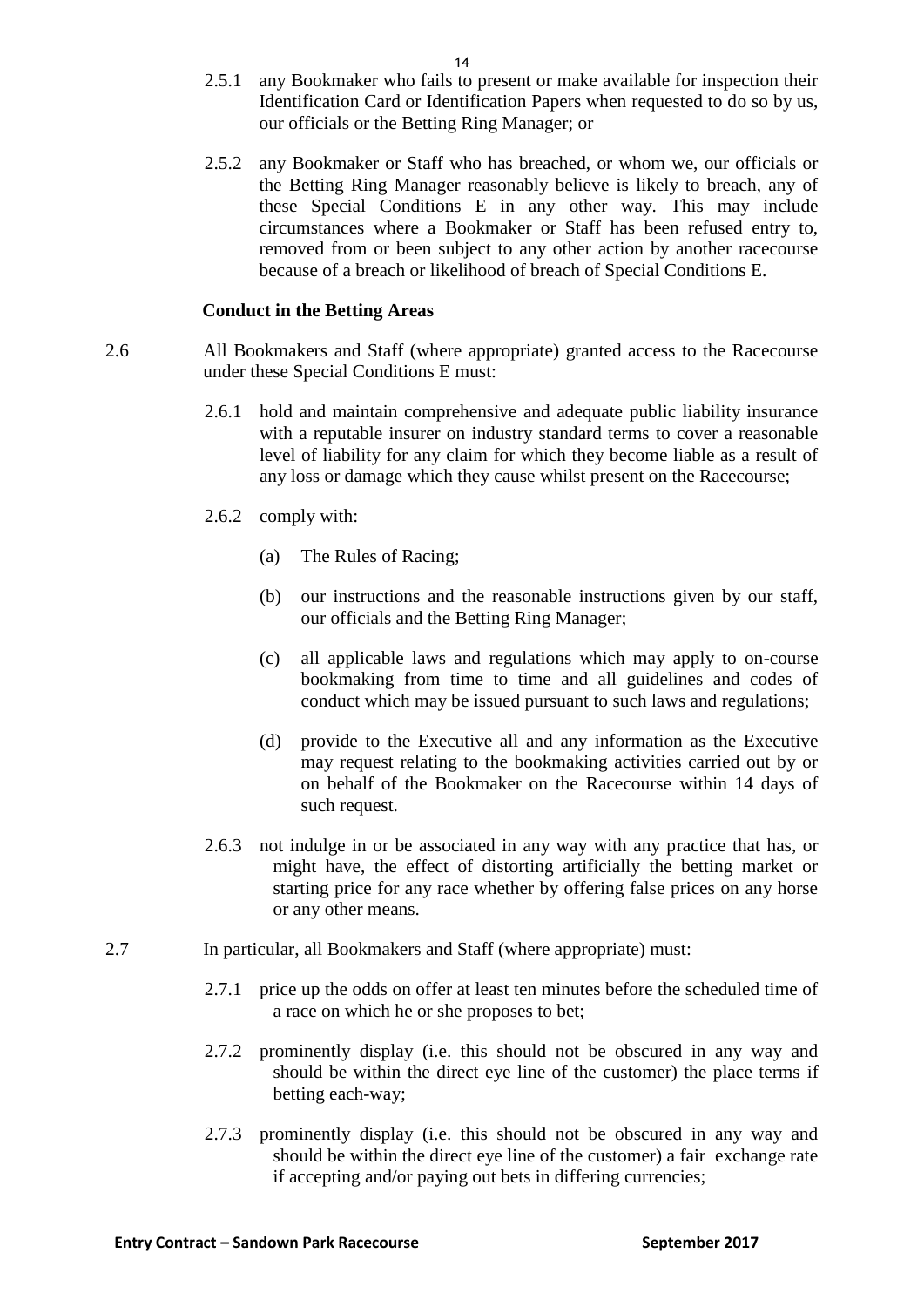- 2.7.4 conduct bookmaking activities from a stand and equipment (including display boards) known as a joint that is compliant with the specification agreed by the RCA and NAB, ARB and RBA from time to time;
- 2.7.5 ensure that areas surrounding joints are kept free from clutter and, where appropriate, personal items are kept in or on the joint;
- 2.7.6 keep equipment used in the course of his or her business (including the joint and surrounding areas) in a clean, tidy and safe condition, free from clutter. All boxes not stored in the joint must be removed from the betting area at least thirty minutes before the scheduled time of the first race;
- 2.7.7 ensure that umbrellas used by the Bookmaker and his or her Staff are lowered at or before the start of any race and that umbrellas are kept lowered until the last horse racing has passed the winning post unless agreed otherwise by our official or nominated representative;
- 2.7.8 conduct his or herself and ensure that his or her Staff conduct themselves in a proper and seemly manner at all times and conduct business with customers and other authorised personnel in a polite and helpful manner; and
- 2.7.9 comply with and ensure that his or her Staff comply with any dress code in force on any particular raceday.
- 2.7.10 where accepting each-way bets, ensure the terms shall be or shall be better, i.e. more favourable to the customer, than:
	- (a) for races with fewer than  $3$  runners all to win:
	- (b) for races with 3 or 4 runners all to win. Where a bookmaker wishes to depart from this default position he may offer place terms for 3 or 4 runners this must be at 1/5 odds a place 1-2;
	- (c) for races with 5-7 runners (inclusive)  $-1/4$  odds on place 1-2;
	- (d) for races with 8 or more runners  $-1/5$  odds on place 1-2-3;
	- (e) for handicap races with  $12-15$  runners (inclusive)  $1/4$  odds on place 1-2-3;
	- (f) for handicap races with  $16-21$  runners (inclusive)  $1/5$  odds on place 1-2-3-4; and
	- (g) for handicap races with 22 or more runners  $-1/4$  odds on place 1- $2 - 3 - 4$ .

and shall comply with Condition 2.7.2 above regarding the prominent display of terms.

2.8 No Bookmaker shall dismantle his or her joint or leave the Betting Area until ten minutes after the weighed-in signal has been given in respect of any race on which he or she has an unsettled cash claim in respect of any bet at any Meeting. If, following that period, the Bookmaker has an unsettled cash claim outstanding he or she shall leave with the Betting Ring Manager: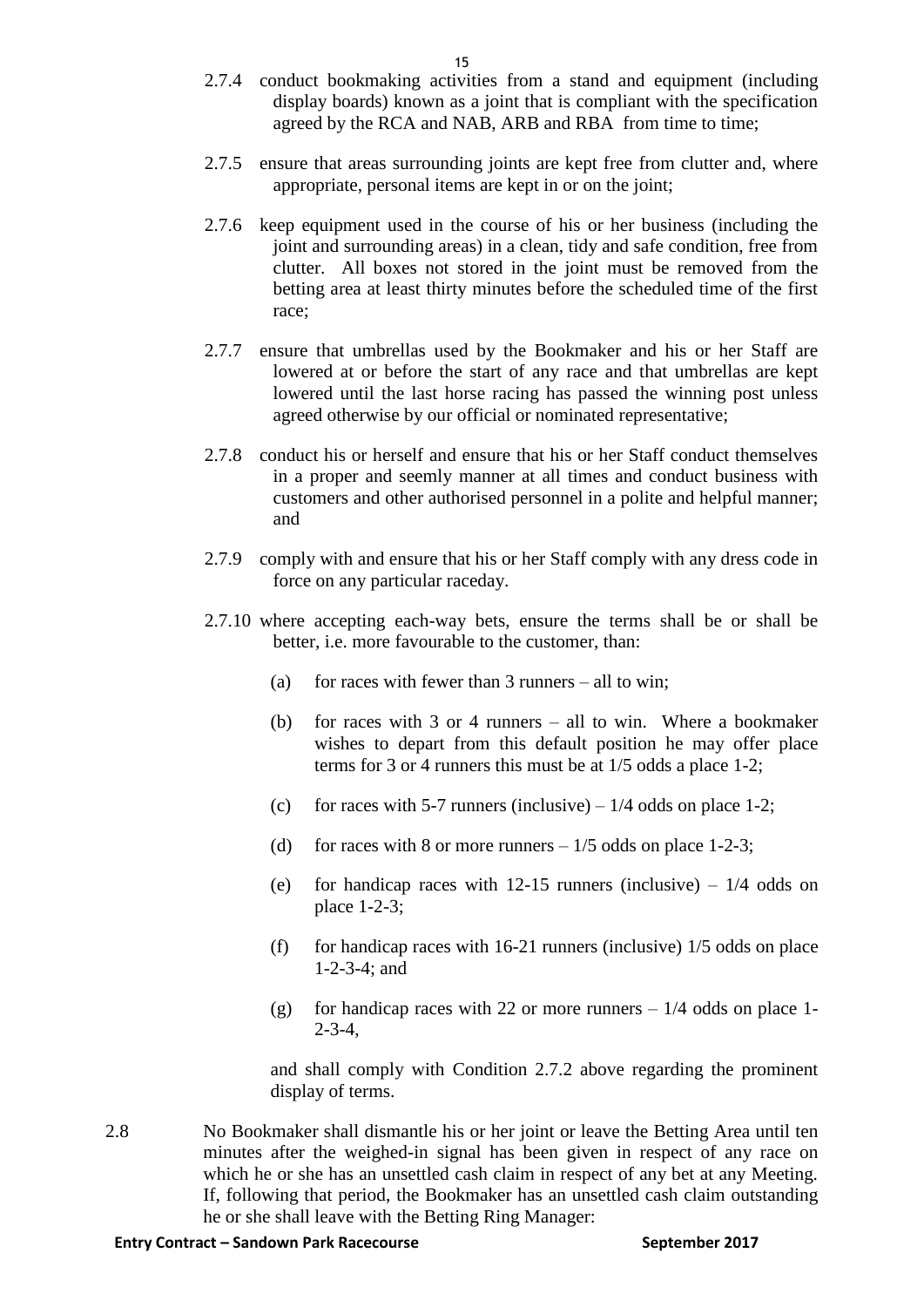- 2.8.1 the amount due to the winning customer;
- 2.8.2 full details of the terms of the bet;
- 2.8.3 details of the receipt number.
- 2.9 Any betting dispute that a Bookmaker is unable to resolve must be notified to the Betting Ring Manager without delay.
- 2.10 Unless otherwise displayed prominently, all Bookmakers shall use Tattersalls Committee as their independent third party dispute resolution service.

### **Identification Cards**

- 2.11 Neither the Executive nor any Nominated Contractor shall be under any obligation to issue an Identification Card to a Bookmaker who in the Executive's opinion fails to satisfy such criteria as either the Executive or our Nominated Contractor set out in its application procedures from time to time. The Executive and our Nominated Contractor may impose such conditions as we consider fair and reasonable. The Executive and our Nominated Contractor may require any application for an Identification Card to be accompanied by and/or require the holder of an Identification Card to provide within a reasonable period upon request:
	- 2.11.1 evidence of the applicant's identity and compliance with section 92 Gambling Act 2005 which may include a general betting operating licence, passport, driving licence or such other documentation as the Executive deems appropriate;
	- 2.11.2 a Certificate of Discharge of liabilities from the Horserace Betting Levy Board;
	- 2.11.3 evidence of public liability insurance with a reputable insurer on industry standard terms in such amount as the Executive deems appropriate;
	- 2.11.4 a fee to cover the administrative costs of processing the application and issuing the Identification Card;
	- 2.11.5 any other information or documentation as the Executive considers necessary.
- 2.12 Identification Cards are non-transferrable and may not be sold, offered for sale or otherwise transferred to any person. Identification Cards remain the property of the Executive at all times and the Executive reserves the right to require the immediate return of Identification Cards.
- 2.13 If an Identification Card is lost or stolen the Bookmaker must notify our Nominated Contractor immediately of such loss or theft. Neither our Nominated Contractor nor the Executive have any obligation to automatically replace any lost or stolen Identification Card and may require the Bookmaker to submit a new application. If our Nominated Contractor or the Executive decides to replace a lost or stolen Identification Card it may charge a fee to do so.
- <span id="page-15-0"></span>2.14 The Bookmaker acknowledges and agrees that the Bookmaker is responsible for ensuring that it holds a valid general betting operating licence from the Gambling Commission authorising the Bookmaker's activities on the Racecourse.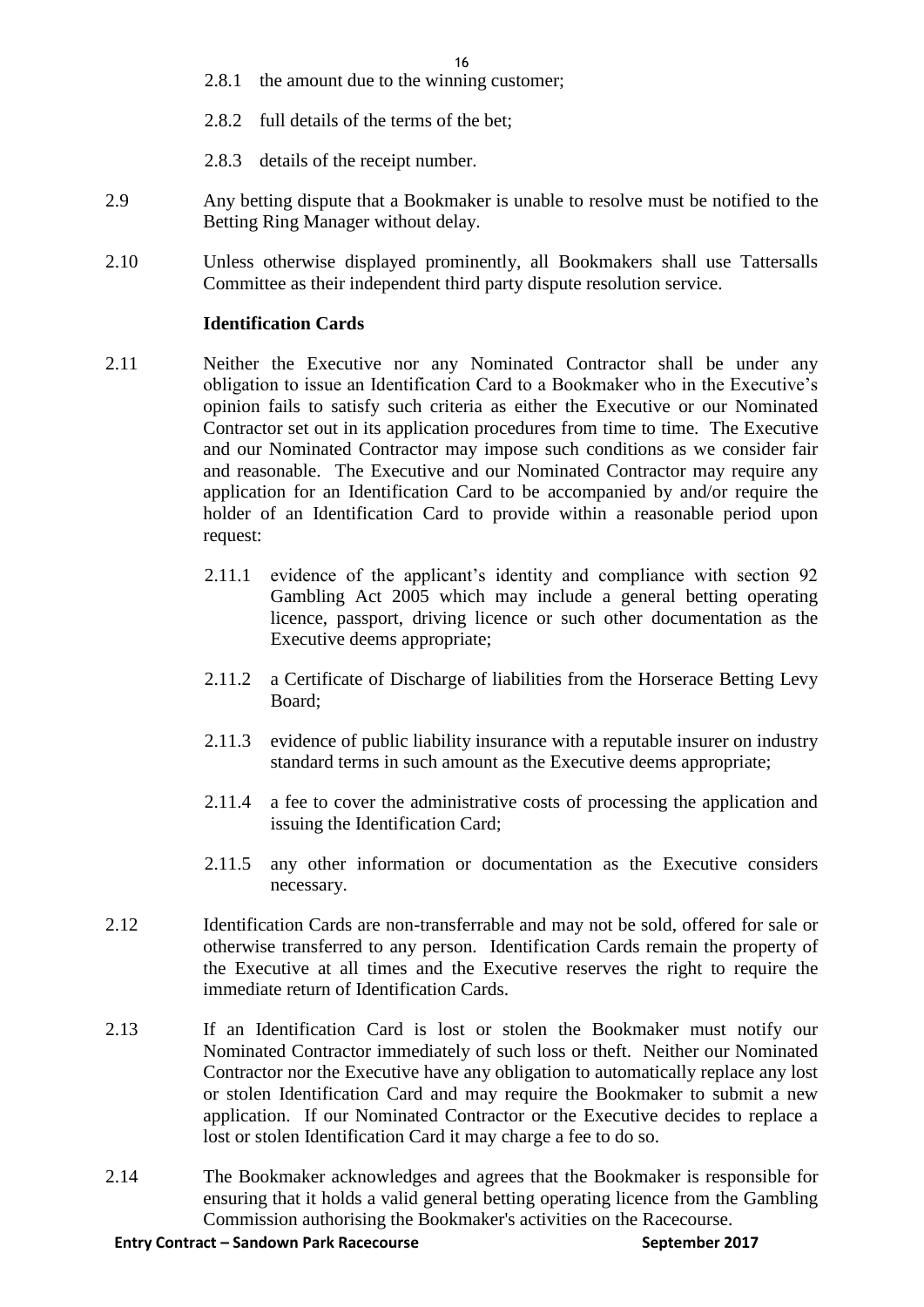2.15 Notwithstanding Special Condition [2.14,](#page-15-0) the Bookmaker shall promptly notify the Executive in writing upon becoming aware of any fact or event that affects the status of the Bookmaker's general betting operating licence. This would include a change to the corporate status of the Bookmaker (for example, converting from a partnership to a company, from a sole trader to a partnership or company, or vice versa). In addition, the bookmaker shall promptly notify the Executive in writing of a change to the Bookmaker's trading name or a change of the Bookmaker's trading address.

# **Breach of Special Conditions E**

- 2.16 In addition to our rights to remove Attendees under the General Conditions of Entry, we reserve the right to remove from the Racecourse any Bookmaker or Staff who:
	- 2.16.1 has or is likely to commit an offence;
	- 2.16.2 has or is likely to commit a breach of these Special Conditions E;
	- 2.16.3 behaves or is likely to behave in an unacceptable manner or unruly manner or in a manner likely to cause offence to other Attendees.
- 2.17 If the Executive removes a Bookmaker or member of Staff or becomes aware of any act by a Bookmaker or member of staff which gave the Executive a right to remove or refuse entry to a Bookmaker, we shall, at our sole discretion, decide whether any action shall be taken against the Bookmaker or member of Staff. Such action may include a restriction prohibiting the Bookmaker or member of Staff from entering the Racecourse and/or Betting Area either indefinitely or for such period of time as we deem appropriate.
- 2.18 Bookmakers shall be fully liable and responsible for the conduct and actions of their Staff. Any breach of the General Conditions or these Special Conditions E by any Staff engaged by a Bookmaker shall be treated and be liable to incur the same penalties as if it were a breach by the Bookmaker him or herself.
- 2.19 We shall not have any liability or responsibility for any loss, damage or any other harm suffered or incurred by any Bookmaker or Staff arising from the admission, non-admission or expulsion of any Bookmaker or Staff from the Racecourse or the Betting Area.
- 2.20 Any failure or delay by us, our officials or our Betting Ring Manager to insist upon strict observance of these Special Conditions E or to exercise our rights under these Special Conditions E or at law shall not be construed as a waiver of our rights and shall not prevent us from exercising any of our rights under these Special Conditions E.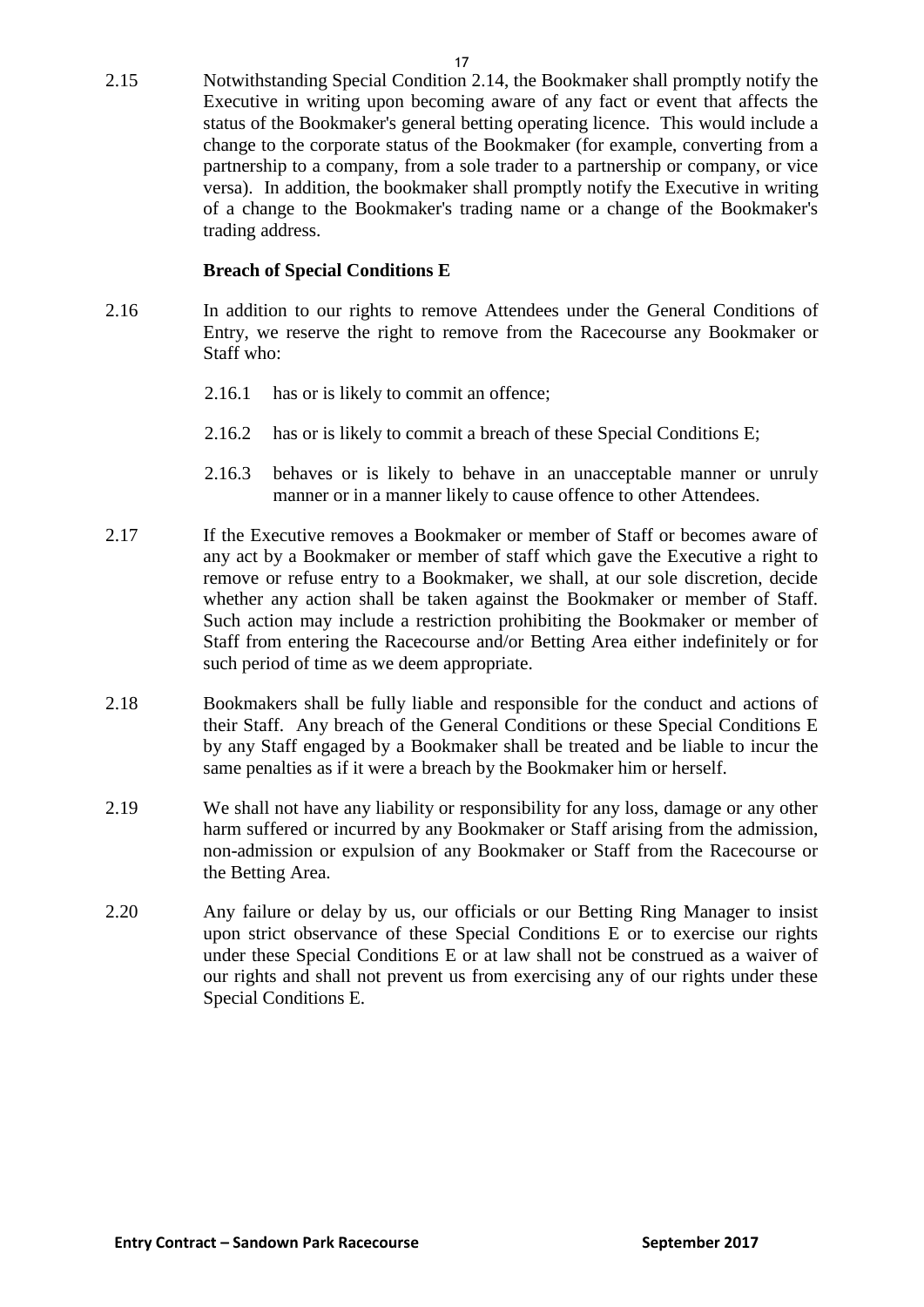### <span id="page-17-0"></span>**SPECIAL CONDITIONS F - CONTRACTORS, TRADES AND EXHIBITORS**

#### <span id="page-17-1"></span>**31 Scope of Special Conditions F**

- 33.1.1 These Special Conditions F apply to all Attendees who are not permitted to enter the Racecourse under any of the other Special Conditions but who have been permitted by the Executive to carry on a trade, advertise, distribute leaflets or conduct any other commercial or promotional activities on the Racecourse which would otherwise be prohibited by Condition 7.
- 33.1.2 Only those Attendees who have been granted express written permission by us to enter the Racecourse on the basis of these Special Conditions F (a **Commercial Authorisation**) shall be entitled to do so (**Authorised Commercial Attendees**). All Attendees wishing to obtain Commercial Authorisation must apply to us well in advance of the date of the fixture on which they wish to carry on a commercial or promotional activity. We shall be entitled to take a reasonable period to assess and respond to any such request and to negotiate and agree the terms of any Commercial Authorisation.
- 33.1.3 These Special Conditions F apply whether or not an Authorised Commercial Attendee holds a badge, PASS Card or other entitlement to enter the Racecourse.

### <span id="page-17-2"></span>**32 Entitlement to Carry on a Trade, Advertise, Distribute Leaflets and Conduct other Commercial or Promotional Activities**

- 34.1. We will grant all Commercial Authorisations in writing. Only written Commercial Authorisations will be valid and binding upon us.
- 34.2. All Authorised Commercial Attendees must produce satisfactory evidence of the Commercial Authorisation upon demand. We reserve the right to refuse entry to, or to expel, any Authorised Commercial Attendee who does not produce such evidence when asked to do so.
- 34.3. All Authorised Commercial Attendees granted access to the Racecourse under these Special Conditions F must hold and maintain, or their employers must hold and maintain, comprehensive and adequate public liability insurance with a reputable insurer on industry standard terms to cover a reasonable level of liability for any claim for which they may become liable as a result of any loss or damage which they cause whilst present on the Racecourse. We reserve the right to refuse entry to, or to expel, any Attendee admitted under these Special Conditions F who does not produce satisfactory evidence of such insurance on demand or within such period as we may determine.
- 34.4. Authorised Commercial Attendees must wear any form of identification issued by us to identify them as Authorised Commercial Attendees and will return any such identification upon request.
- 34.5. Authorised Commercial Attendees may only carry on the commercial activity expressly referred to in the relevant Commercial Authorisation and no other commercial activity. We reserve the right to limit the physical areas on the Racecourse where an Authorised Commercial Attendee may carry on commercial activity and to specify the times at which he or she may do so. We further reserve the right to make changes to the scope and other terms of any Commercial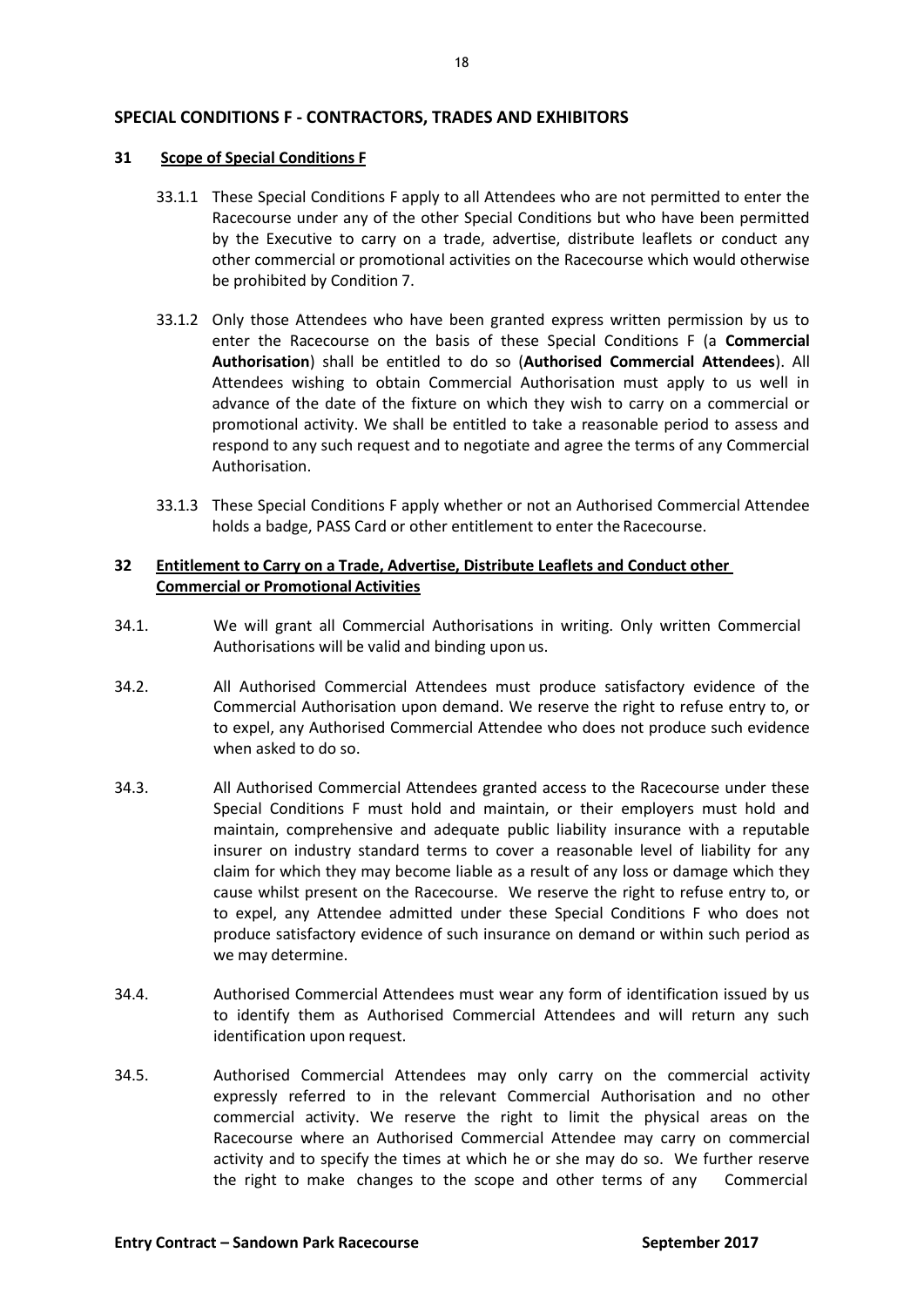Authorisation where reasonably required for the smooth and safe operation of the Racecourse and to minimise disruption or annoyance to other Attendees.

- 34.6. Where we require Authorised Commercial Attendees to do so, you will demonstrate the trade and/or provide samples of the products, leaflets, advertising or other commercial or promotional materials you wish to distribute at the Racecourse. Where we grant a Commercial Authorisation to carry on a particular trade or distribute a particular product or material the relevant Authorised Commercial Attendee will ensure that the actual trade, product or material will conform with any demonstration or sample you have provided to us in advance. We shall be entitled to refuse entry to, or to expel, any Attendee where this requirement is notmet.
- 34.7. All trades and other commercial or promotional activities carried on at the Racecourse on the terms of any Commercial Authorisation shall be carried on at the risk and liability of the relevant Authorised Commercial Attendee. We shall have no liability for any such trade, commercial or promotional activity. However, we shall be entitled to require an Authorised Commercial Attendee to reimburse us on an indemnity basis for any losses, liabilities, costs, claims or expenses we suffer or incur as a result of or in connection with any trade, commercial or promotional activity carried on by that Authorised Commercial Attendee.

Published by Sandown Park Racecourse, September 2016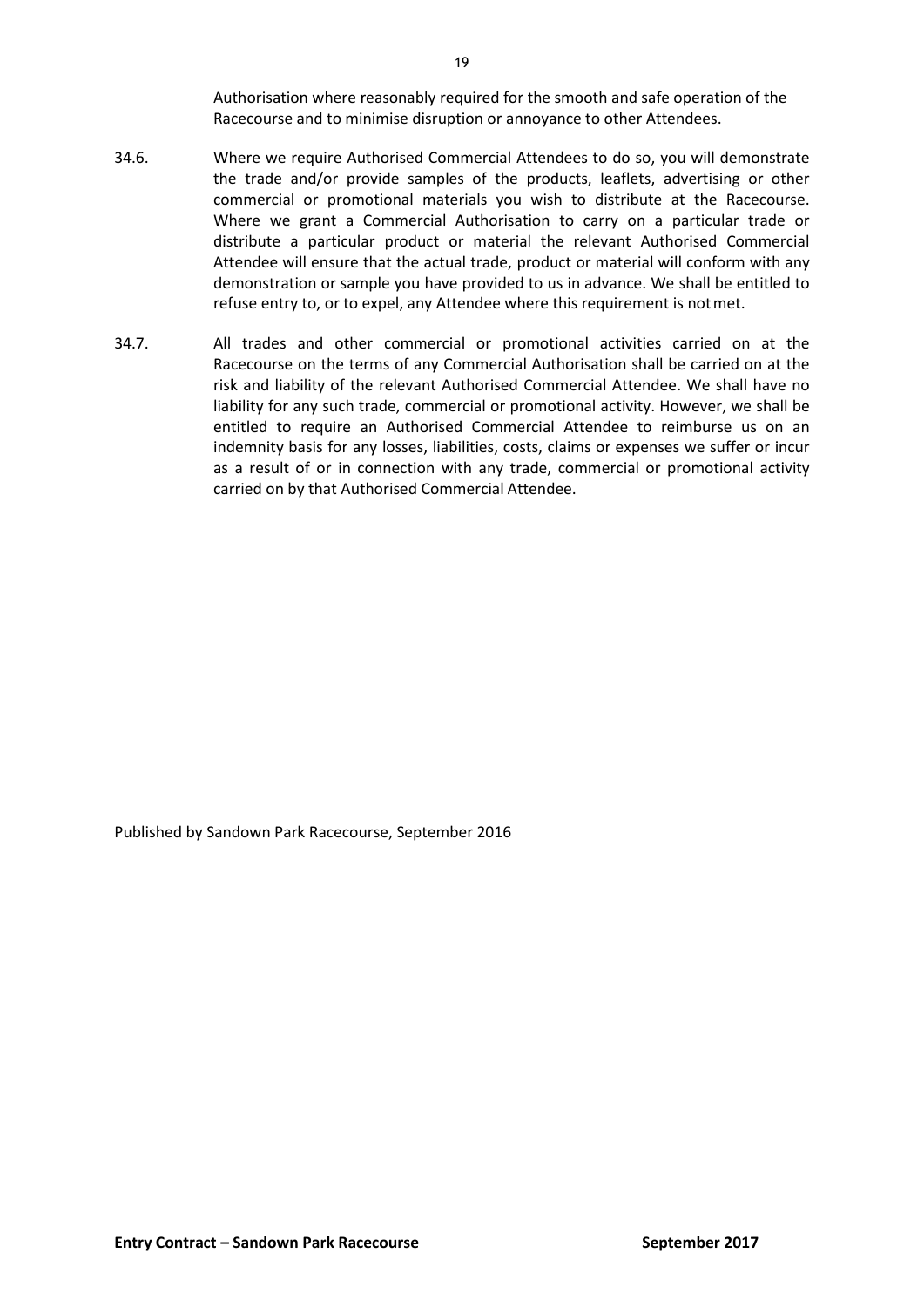### **ANNEX**

### **BHA Instructions Relevant to Media**

- <span id="page-19-0"></span>1. The attention of all Members of the Media is drawn to the BHA Instruction No. 5.2(2), namely:
	- 1.1 Photographers may not position themselves on the racing surface or on or above the take-off or landing side of a fence or hurdle and are to remain on the outside of any running rail

Note: For Jump Racing the surface is deemed as the course in use for the particular race (for example, the hurdles or chase course). This also includes any bypass of a hurdle or fence, whether it is in use or not. For Flat racing, all photographers must be behind a running rail.

- 1.2 Photographers must not stand behind any wing of a fence or hurdle or protrude a camera through any part of a wing or stand between a double rail.
- 1.3 No remote cameras are to be attached to any wing or a fence or hurdle
- 1.4 No remote cameras are to be places on the take-off side of a fence or hurdle, except in a ditch or behind or in the wing on the non-bypass side. Remote cameras may be positioned on the landing side of a fence (not hurdle) within and no further than six inches from the base of fence frame;
- 1.5 Tripods and ladders must not be used before or for 30 yards after a fence or hurdle on the side of the rail marking the layby of that fence or hurdle. The tope step/platform of the ladder must not be higher than the running rail;
- 1.6 For Flat racing, ladders can only be used after the winning post (except in areas open to the public) and behind a double running rail or five yards back from a single runningrail;
- 1.7 Photographers using a ladder must remain static on the ladder until all runners have gone past the site of the ladder;
- 1.8 Camera support spikes and mini-tripods may be used but must be behind the line of the running rail upright.
- 1.9 Photography inside the winners' enclosure is to be restricted to those who are authorised by the Racecourse Association or Managing Executive (unless other accreditation arrangements are in place);
- 1.10 Photography is not to take place in the saddling boxes or the parade ring except with permission from the Managing Executive.
- 1.11 Photography is not to take place in the Weighing Room, except with permission from the BHA. Photography is not to take place in the Official Racecourse Stables, except with prior permission from the BHA. Such permission will only be granted in exceptional circumstances. Permission will not be granted for requests made on the day of racing;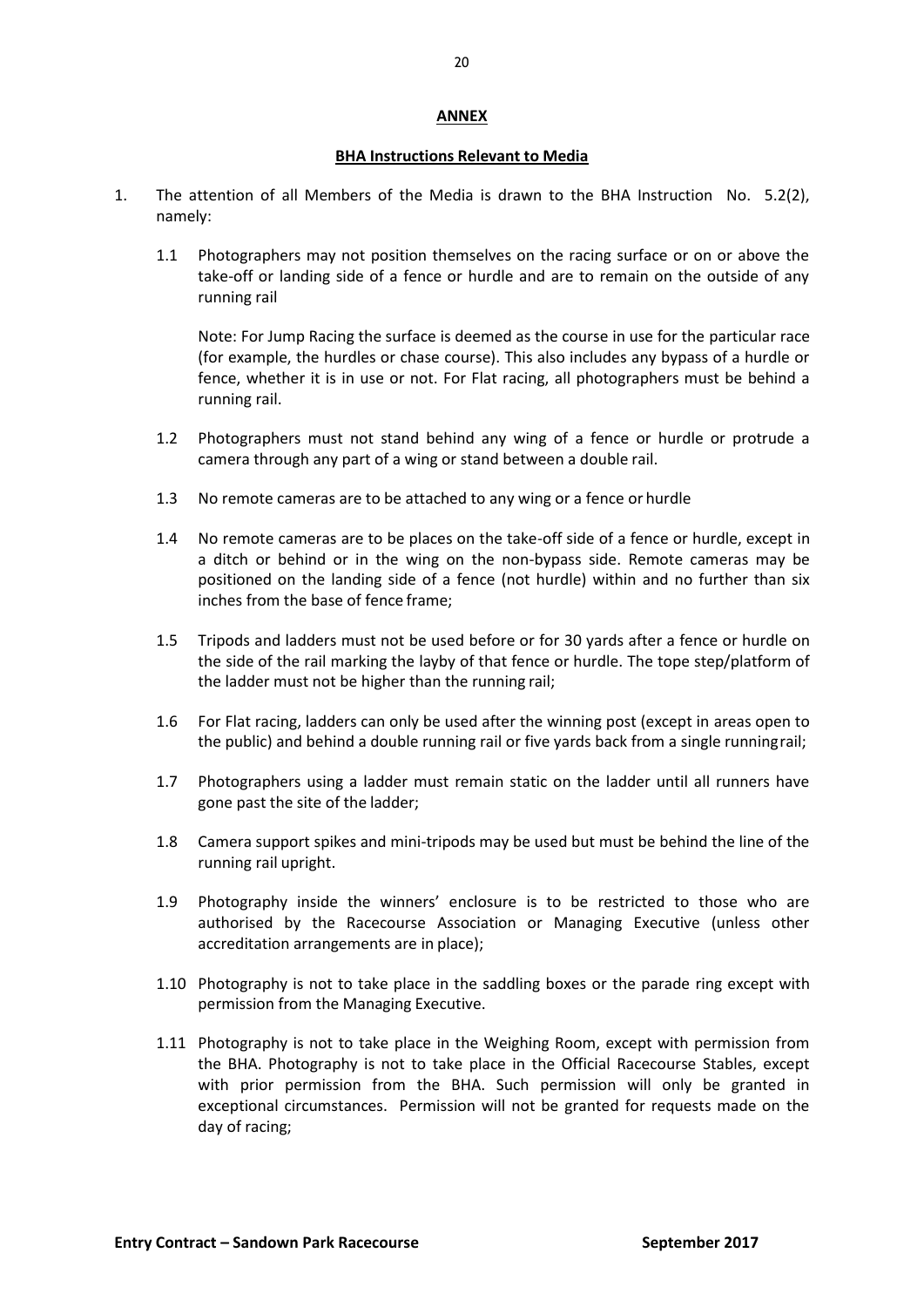- 1.12 Flash photography of horses is not permitted. Flash photography may be allowed in specific areas or in adverse light conditions, with permission of the Racecourse Executive;
- 1.6 Photography of on-going medical or veterinary treatment is not permitted. Specific examples where photography is not considered acceptable, although the list is not exhaustive, include horses or riders undergoing treatment when screens have been erected, the interior of an ambulance when a patient is on board and inside designated treatment areas for both humans and equines.
- 2. Filming on the Racecourse is subject to contractual arrangements being in place prior to the raceday. Advance contact should be made with the racecourse managing executive to arrange the necessary accreditation.
- 3. The attention of all television and radio broadcasters is drawn to the BHA Instruction No. 5.1, namely:
	- 3.1 Filming or radio interviews are not to take place on racedays in the following designated integrity areas without the prior permission of The BHA:

Weighing Room complex (to include Weighing Room, Stewards' Room and Jockeys' Changing Rooms) However, if the Managing Executive agrees, a mini-camera with an effects microphone may be installed in the Weighing Room itself without permission of the BHA, providing that the Stipendiary Steward and the Clerk of the Scales are informed beforehand:

Sampling Unit

Racecourse Stables (once BHA's security provision is in force)

Judges' Box,

Stewards' Viewing Boxes

The Start.

- 3.2 If broadcasters wish to use any of these areas for filming etc., racecourses should refer broadcasters to the Communications and Promotions Department at BHA's Head Office (telephone no: 020 7152 0162), who will inform both the racecourse and the appropriate BHA Officials of the decision. Officials will not allow filming to take place in designated integrity areas unless authorised beforehand by the PR Department. If an urgent situation requires it, this authority may be obtained on the day by telephone;
- 3.3 The sitting of television cameras and the activities of broadcasters in all other areas of the Racecourse are matters to be decided by the managing executive, who must always take into account safety, the smooth running of the meeting and ensure compliance with the requirements of paragraphs 3.5 - 3.12 (shown below).
- 3.4 If BHA Officials consider that the activities of television crews in these areas are a threat to safety, the smooth running of the meeting or contravene paragraphs 3.5-3.12 below they will immediately inform the managing executive who will deal with the situation without delay in line with the requirements in paragraph 3.3

Such activities would include: